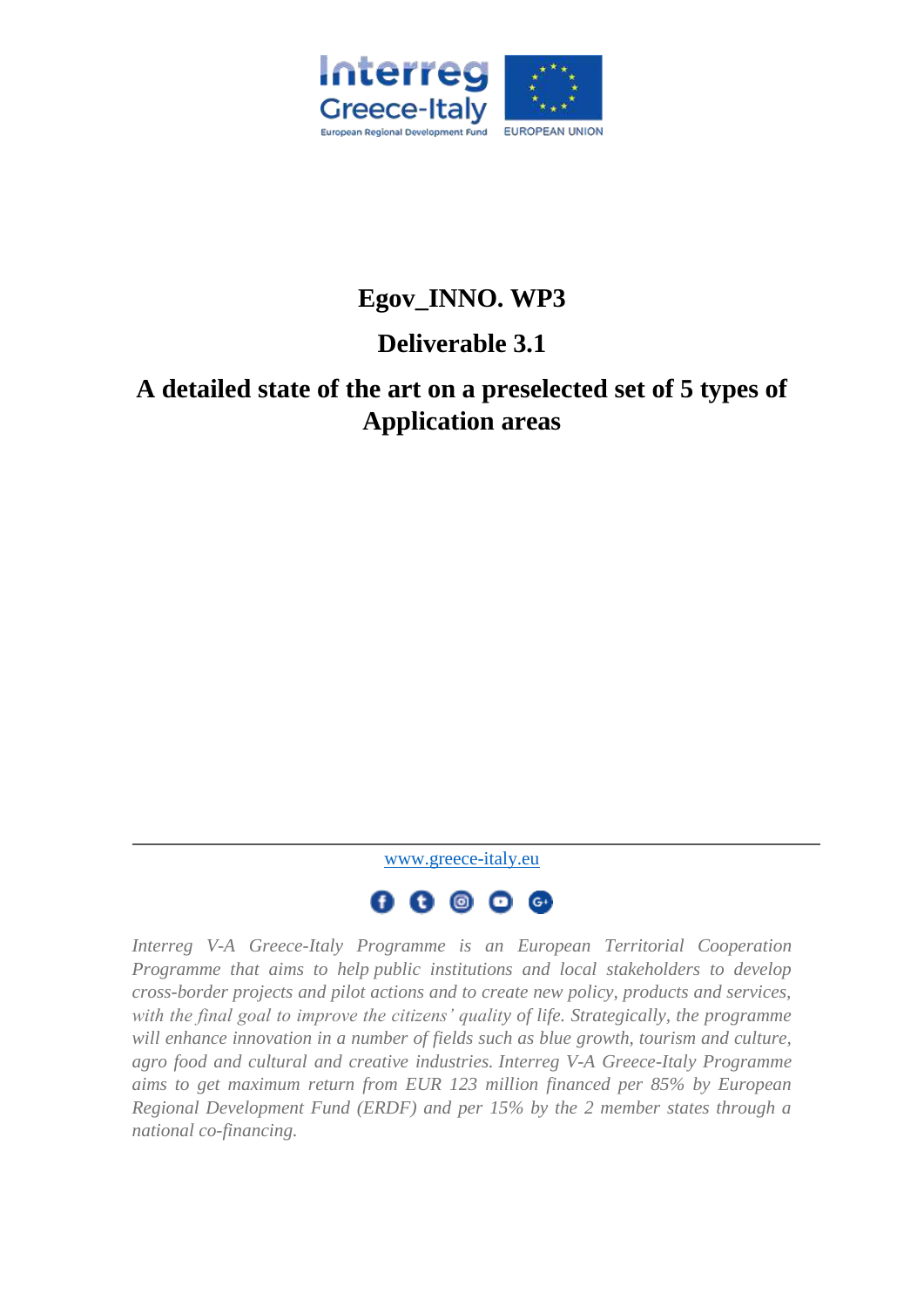

# **1. INTRODUCTION**

This deliverable present the findings from the collection of past and current experiences on on successful G2B e-government applications on the following 5 axes (application areas):

e-tools to monitor and support the process of financing for investment plans of enterprises,

- e-services to accelerate the process related with starting a business with emphasis on start-ups,

- information services for enterprises with emphasis on young innovators (e.g. database of incubator services, co-working spaces etc),

- social networking tools to support smart match-making and collaboration of enterprises (supporting their networking and clustering) as well as linkage between the business and the R&D community

- business intelligence applications to monitor the regional and cross-border entrepreneurship and innovation

among Public Administrations as foreseen in WP3 in the egov-INNO project.

Chapter 2 present the methodology for the collection of information

Chapter 3 summarises the collected information in a quantitative manner

Chapter 4 presents the collected in-house cases of the 4 project partners

Chapter 5 presents the collected cases from Greece and Italy

Chapter 6 presents the collected cases from other EU countries

Chapter 7 presents the collected cases from the rest of the World

Chapter 8 includes a conclusion summary from all cases

An Appendix with all collected information is also included

In the next implementation stage, the methodology for producing a Best Practices list will defined by PP3 (InnovaPuglia) by setting and applying evaluation fields and criteria for identifying best practices.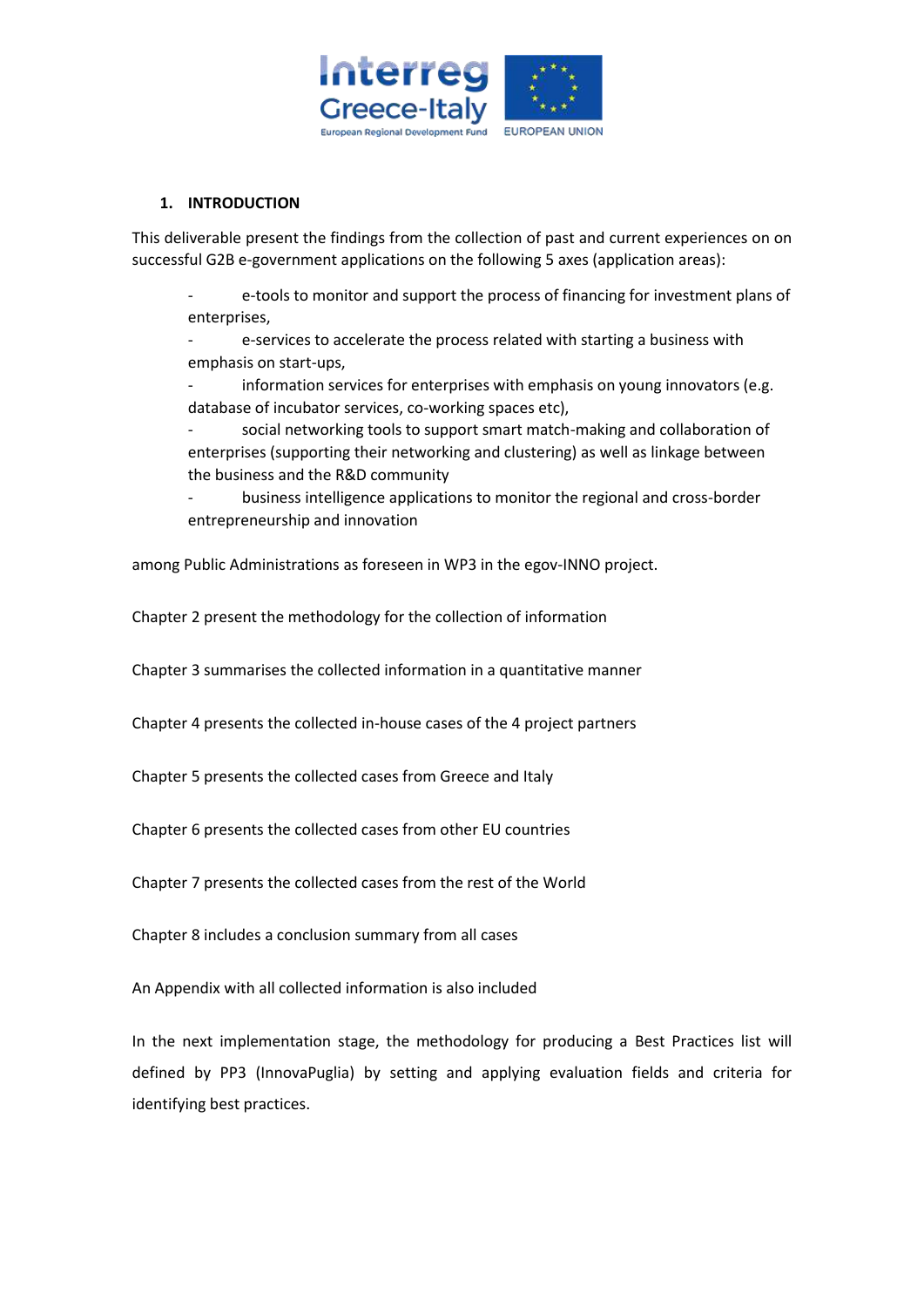

# **2. METHODOLOGY FOR THE COLLECTION OF PRACTICES**

The set of practices have been collected, in English, through a web based online questionnaire [\(https://docs.google.com/forms/d/e/1FAIpQLSd86LOdBDY4z2lJrvuO\\_p8wQLvSbDfWUWfbEFX](https://docs.google.com/forms/d/e/1FAIpQLSd86LOdBDY4z2lJrvuO_p8wQLvSbDfWUWfbEFXLqyZ25V_yHg/viewform) [LqyZ25V\\_yHg/viewform](https://docs.google.com/forms/d/e/1FAIpQLSd86LOdBDY4z2lJrvuO_p8wQLvSbDfWUWfbEFXLqyZ25V_yHg/viewform) ).

All partners carried out their research to collect the needed information through the below methods:

- Desk Research (mainly through the www)
- Field Research (meetings with other stakeholders)
- Focus groups, co-creation sessions, liviling labs with practice owners / users

The selection of practices included

- Practices from the 4 organizations participating in the Project
- Italian practices
- Greek practices
- EU countries
- Rest of the world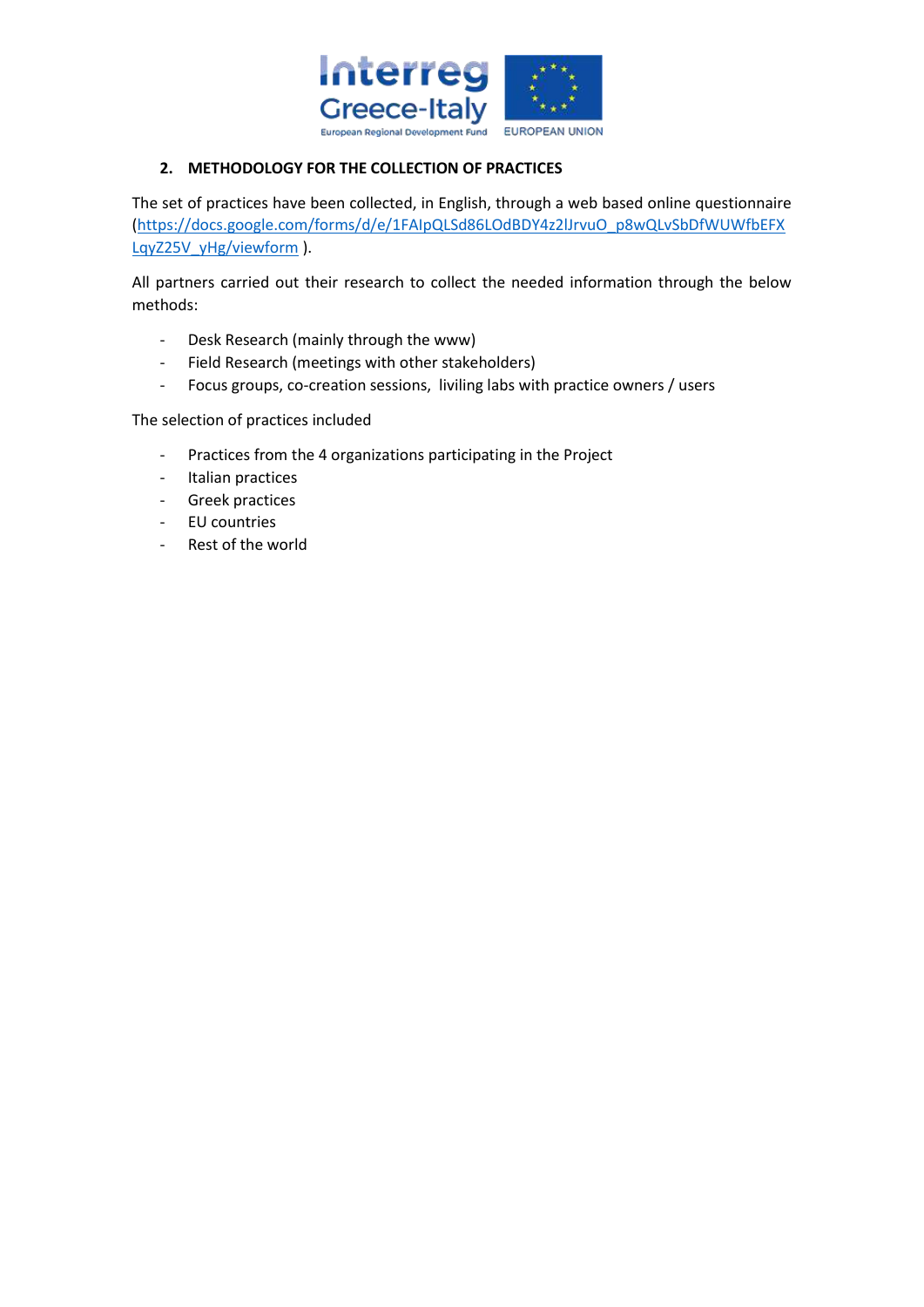

## **3. QUANTITATIVE INFORMATION ON THE COLLECTION OF PRACTICES**

In total, **87 cases** have been collected.

From them:

- e-tools to monitor and support the process of financing for investment plans of enterprises: 14 cases

- e-services to accelerate the process related with starting a business with emphasis on start-ups, 20 cases

- information services for enterprises with emphasis on young innovators (e.g. database of incubator services, co-working spaces etc), 17 cases

- social networking tools to support smart match-making and collaboration of enterprises (supporting their networking and clustering) as well as linkage between the business and the R&D community, 20 cases

- business intelligence applications to monitor the regional and cross-border entrepreneurship and innovation, 16 cases.

| Agro food:        | 1  |
|-------------------|----|
| <b>Business:</b>  | 14 |
| Energy            | 1  |
| Education         | 1  |
| Entrepreneurship: | 1  |
| Finance           | 1  |
| Green economy     | 1  |
| ICT               | 3  |
| Life sciences     | 1  |
| Sport             | 1  |
| Start-ups         | 1  |
| Transportation    | 1  |
| General scope     | 60 |

The collected services were targeting the following sectors:

The countries from were cases have been collected are:

EU (Greece, Italy, Belgium, Cyprus, Denmark, Germany, Finland, Ireland, Luxemburg, Poland, Portugal, Latvia, Estonia, Malta, Spain, Portugal, Slovenia, Bulgaria, UK)

NON-EU (Switzerland, Israel, USA)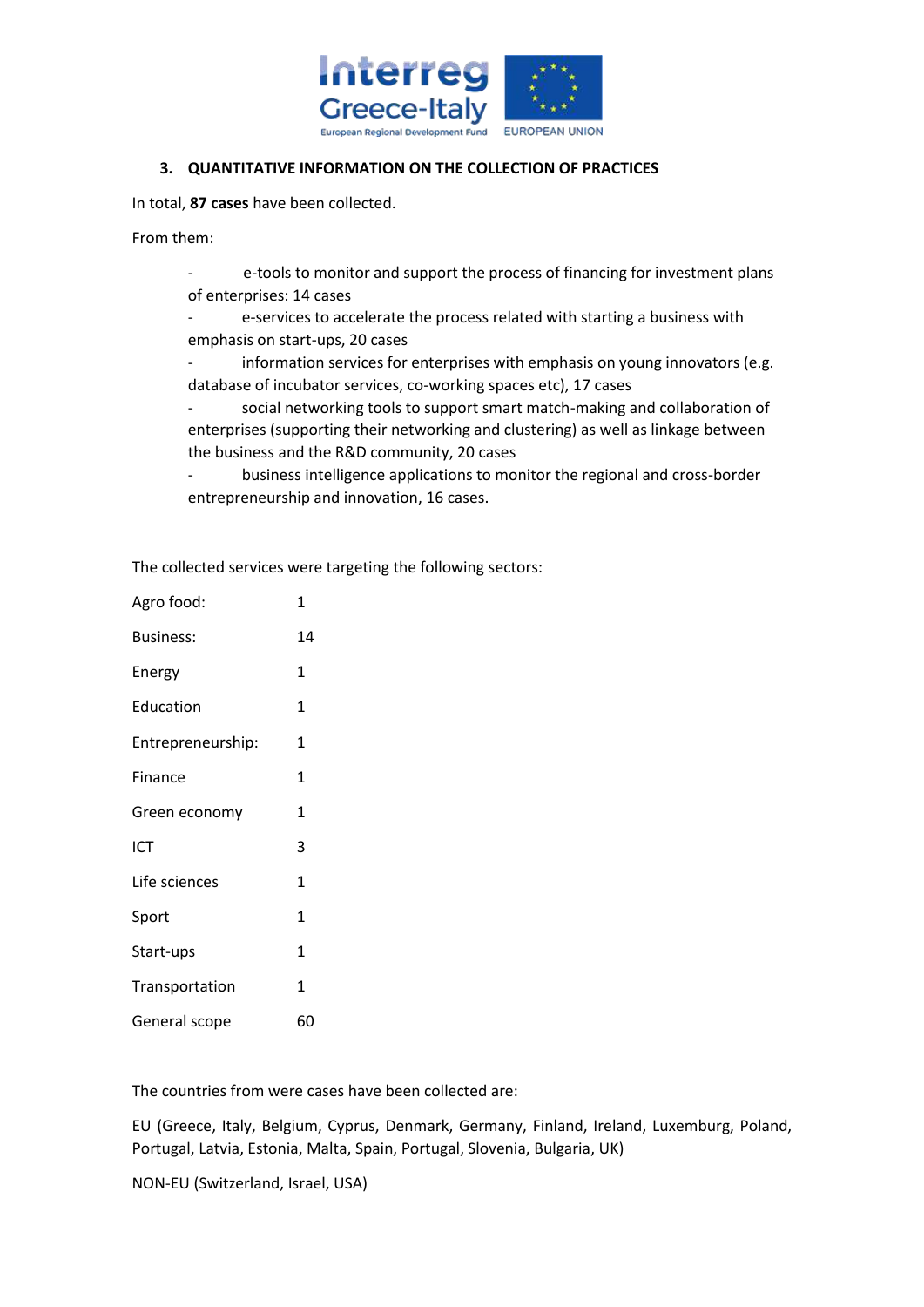

# **4. CASES FROM PARTNERS' REGIONS (Western Greece and Apuglia)**

#### 4.1 Western Greece

#### *INNOSCORECARD*

Category: business intelligence applications to monitor the regional and cross-border entrepreneurship and innovation

Short description: Innovation Scoreboard is a web application, assessing the innovation performance of Balkan and Mediterranean regions based on a certain number of indicators. The main scope of Balkan-Med Innovation Scoreboard web application is to allow the custom comparisons of performance scores, visualize country profiles comparisons, as well as correlations between scores. The web application should provide to the users a complete view of the scores of the indicators based on actual data that are collected and normalized in order to provide the information clearly to the end users through dynamic generated charts and graphs.

Focus: General

#### *INNOREGION*

Category: social networking tools to support smart match-making and collaboration of enterprises (supporting their networking and clustering) as well as linkage between the business and the R&D community

Short description: Clustering assistance tool providing services to support collaboration and innovations in the dominant emerging industries.

Focus: General

*e-tools to monitor and support the process of financing for investment plans of enterprises*

Category: e-tools to monitor and support the process of financing for investment plans of enterprises.

Short description: A map-based service (Student-Transport: http://studentransport.cti.gr) towards handling the transportation of students of the region of Western Greece, by applying state-of-the art techniques.

Focus: Transportation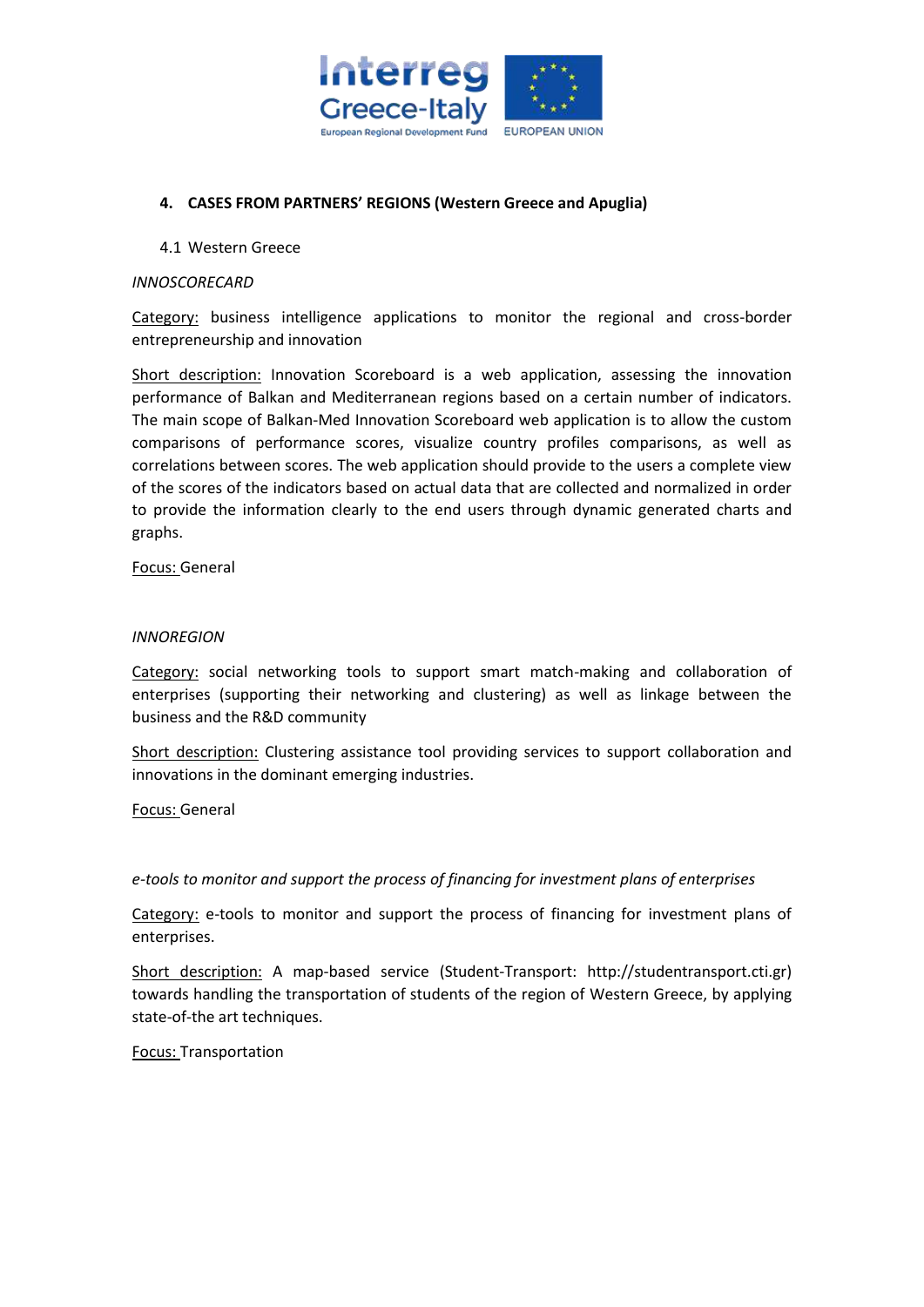

4.2 Apuglia

#### *SISTEMA PUGLIA*

Category: e-tools to monitor and support the process of financing for investment plans of enterprises.

Short description: Integrated digital service center as a gateway to the initiatives of the Policies for Development, Work and Innovation of the Puglia Region, for the fully electronic management of regional support to SMEs business.

Focus: General

#### *EmPULIA*

Category: e-services to accelerate the process related with starting a business with emphasis on start-ups.

Short description: EmPULIA is a platform that aggregates demand, contributes to rationalizing regional public spending and simplifies the relationship between institutions and economic operators.

Focus: General

#### *LivingLabs*

Category: social networking tools to support smart match-making and collaboration of enterprises (supporting their networking and clustering) as well as linkage between the business and the R&D community.

Short description: ""Living Labs"" is a new approach to research and innovation activities where the user participates actively in the process of development and experimentation of new solutions, destined for the inhabitants of one specific territory. Through the exchange of ideas and knowledge and the aggregation between researchers, companies and organized groups of citizens, defining the specifications of new products and services, are realized and evaluated first prototypes and innovative technological solutions are tested.

Focus: General

#### *APULIAN INNOVATION OVERVIEW*

Category: business intelligence applications to monitor the regional and cross-border entrepreneurship and innovation.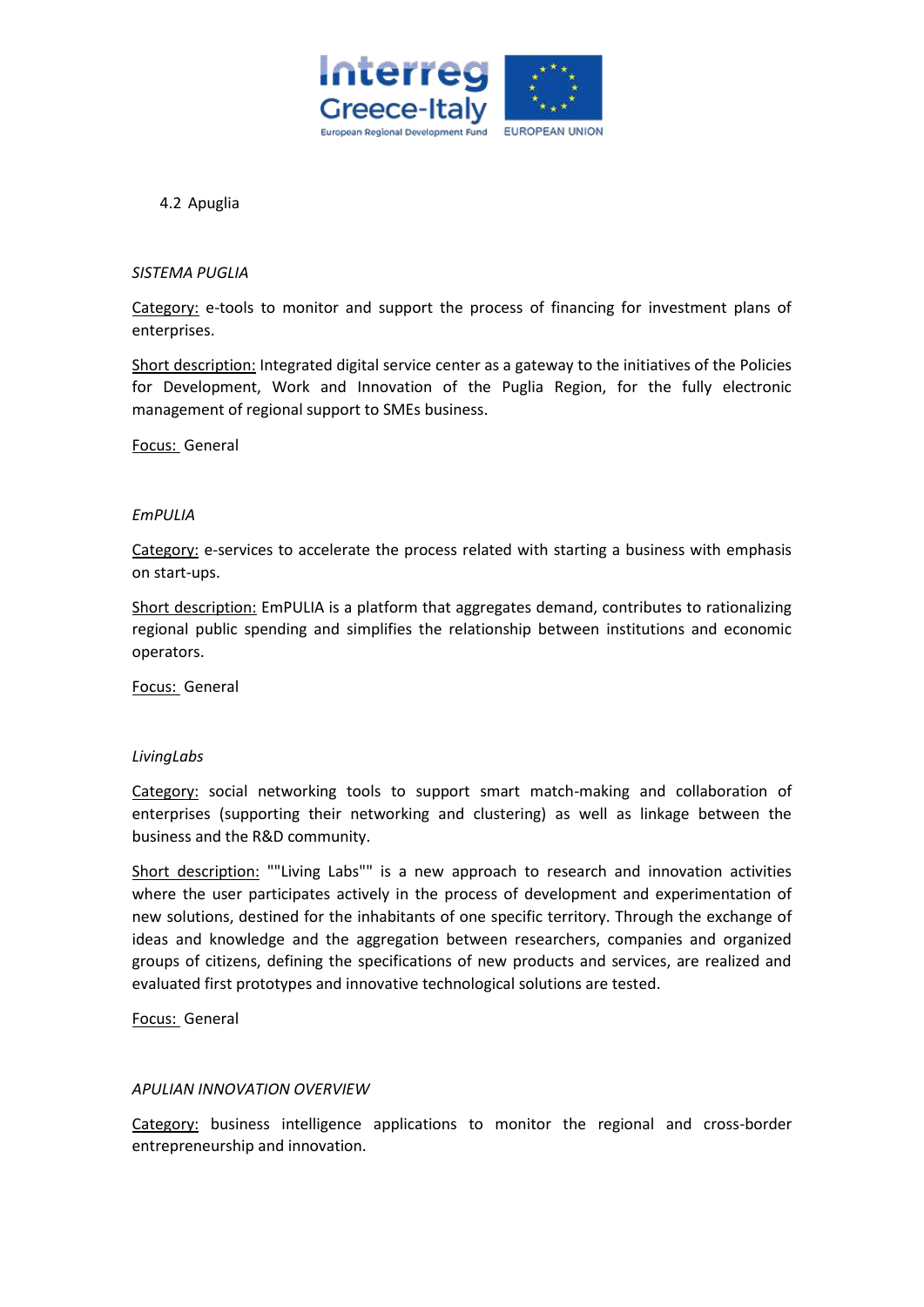

Short description: It is an information system, constantly updated, designed and implemented by ARTI, which systematizes historical series of indicators related to the socio-economic system and innovation from Puglia deriving from.

Focus: General

## *PID - Punto Impresa Digitale*

Category: information services for enterprises with emphasis on young innovators (e.g. database of incubator services, co-working spaces etc).

Short description: It is the response of the Chambers of Commerce to the request of MISE to create a network of information points and assistance to companies on digitalization processes. The project is part of the National Business Plan 4.0 launched by the Government to give life to the fourth industrial revolution in Italy.

Focus: General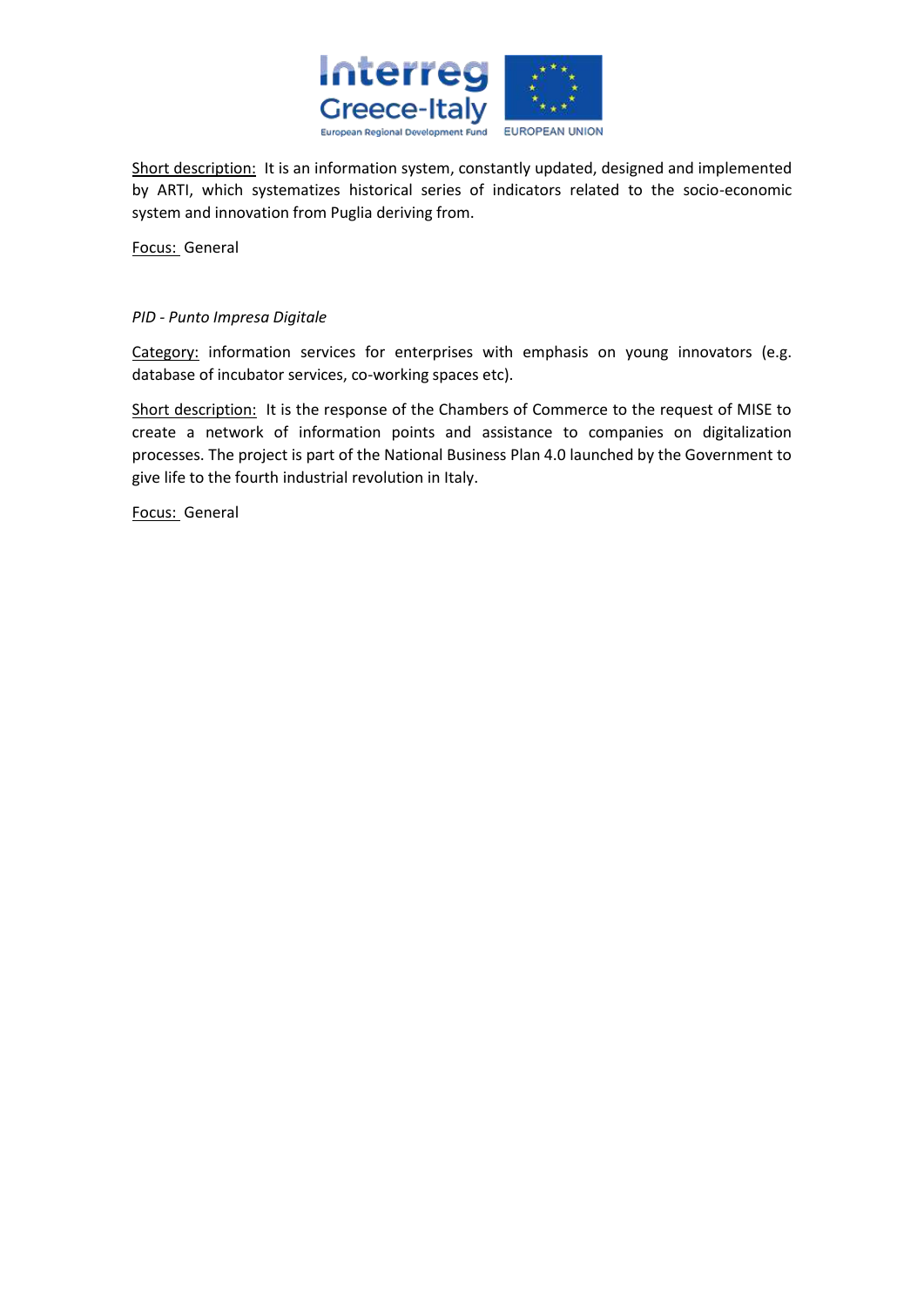

# **5. SUMMARIZATION OF COLLECTED CASES FROM GREECE AND ITALY (other regions)**

## **GREECE**

# - Startup Greece (Ministry of Economy Development and Tourism – Greece)

Category: information services for enterprises with emphasis on young innovators (e.g. database of incubator services, co-working spaces etc)

StartUp Greece platform is a digital information and networking space aimed at giving way to a new generation of entrepreneurs in Greece, bringing together people and ideas and changing the country's perception of doing business and entrepreneurship.

Startup Greece matchmaking (Ministry of Economy Development and Tourism -Greece)

Category: e-services to accelerate the process related with starting a business with emphasis on start-ups

Matchmaking tool (of the Startup Greece platform) is a smart match and communication between community members (Matchmaking Markets). It is used for development of functionality for each user in order to exchange electronic data in a structured form (ie using a predefined SUG manager Form, containing the appropriate fields to fill in) leading to effective collaboration on: looking for funding, looking for job, searching for IPR, offering funding, offering jobs, offering IPR.

# JOINFORCES SME Support Office of the General Secretariat of Industry of the Ministry of Economy and Development –Greece

Category: social networking tools to support smart match-making and collaboration of enterprises (supporting their networking and clustering) as well as linkage between the business and the R&D community

JoinForces is a sponsorship management tool and unified routing of actions related to Sponsorship such as sponsorship sticking from sponsoring organizations and enables patentability by users. Each sponsorship can be marked as stockbooks at the top of each list displayed or sponsored.

# - Hellenic Statistical Authority data visualizations

Category: business intelligence applications to monitor the regional and cross-border entrepreneurship and innovation

Easily understandable presentation of statistics through short texts, graphs and interactive visualisation tools.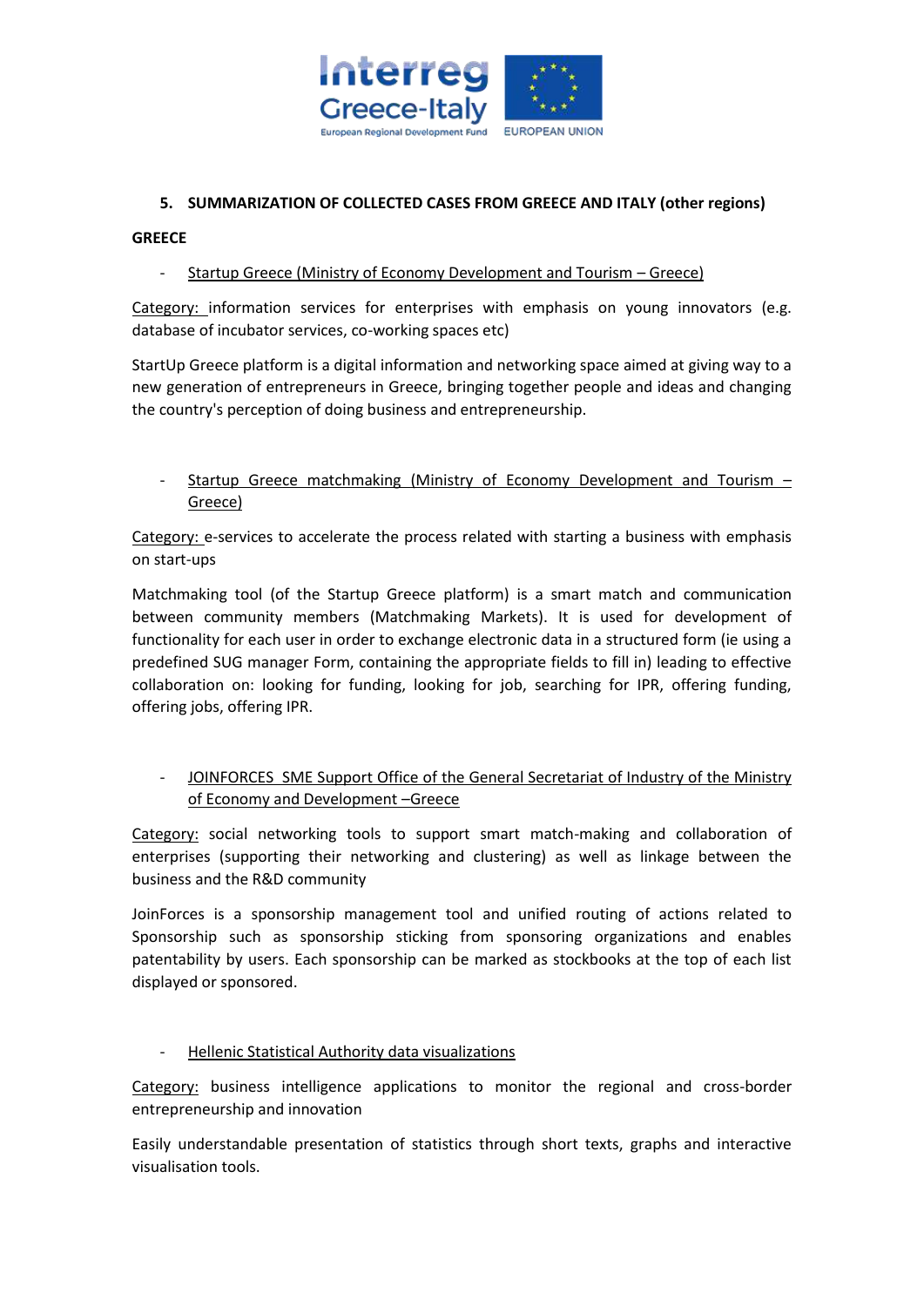

# Register of Active Support Structures for Young Entrepreneurship (Ministry of Economy and Development)

Category: information services for enterprises with emphasis on young innovators (e.g. database of incubator services, co-working spaces etc)

The analytical data on the identity, services and potential of entrepreneurship support structures and programs (Incubators, Technology Parks, Incubators, Coworking Spaces, Accelerators) can be found in the registry and can be evaluated by the beneficiaries of the structures .

## **ITALY**

## INTRAPRENDO

Category: e-tools to monitor and support the process of financing for investment plans of enterprises

INTRAPRENDO is the initiative of Regione Lombardia and Finlombarda S.p.A. to encourage and stimulate Lombard entrepreneurship through the launch and support of new entrepreneurial and self-employment initiatives, with particular attention to initiatives undertaken under 35 or over 50 years without work or companies characterized by high innovation and content technological

## Erasmus for Young Entrepreneurs - Open Eye

Category: e-services to accelerate the process related with starting a business with emphasis on start-ups

Erasmus for Young Entrepreneurs is the exchange program financed by the European Commission and in which 38 European countries participate. The program, active since 2009, gives the opportunity to experience business in companies of other European countries, stimulating the internationalization of SMEs and the creation of startups thanks to the transfer of knowledge between new and aspiring realities and already established realities. Erasmus allows New potential Entrepreneurs to carry out a training period with reimbursement of expenses from 1 to 6 months to an experienced Host Entrepreneur of a European country participating in the Program.

## Spin Lab - Sports Startup Accelerator

Category: social networking tools to support smart match-making and collaboration of enterprises (supporting their networking and clustering) as well as linkage between the business and the R&D community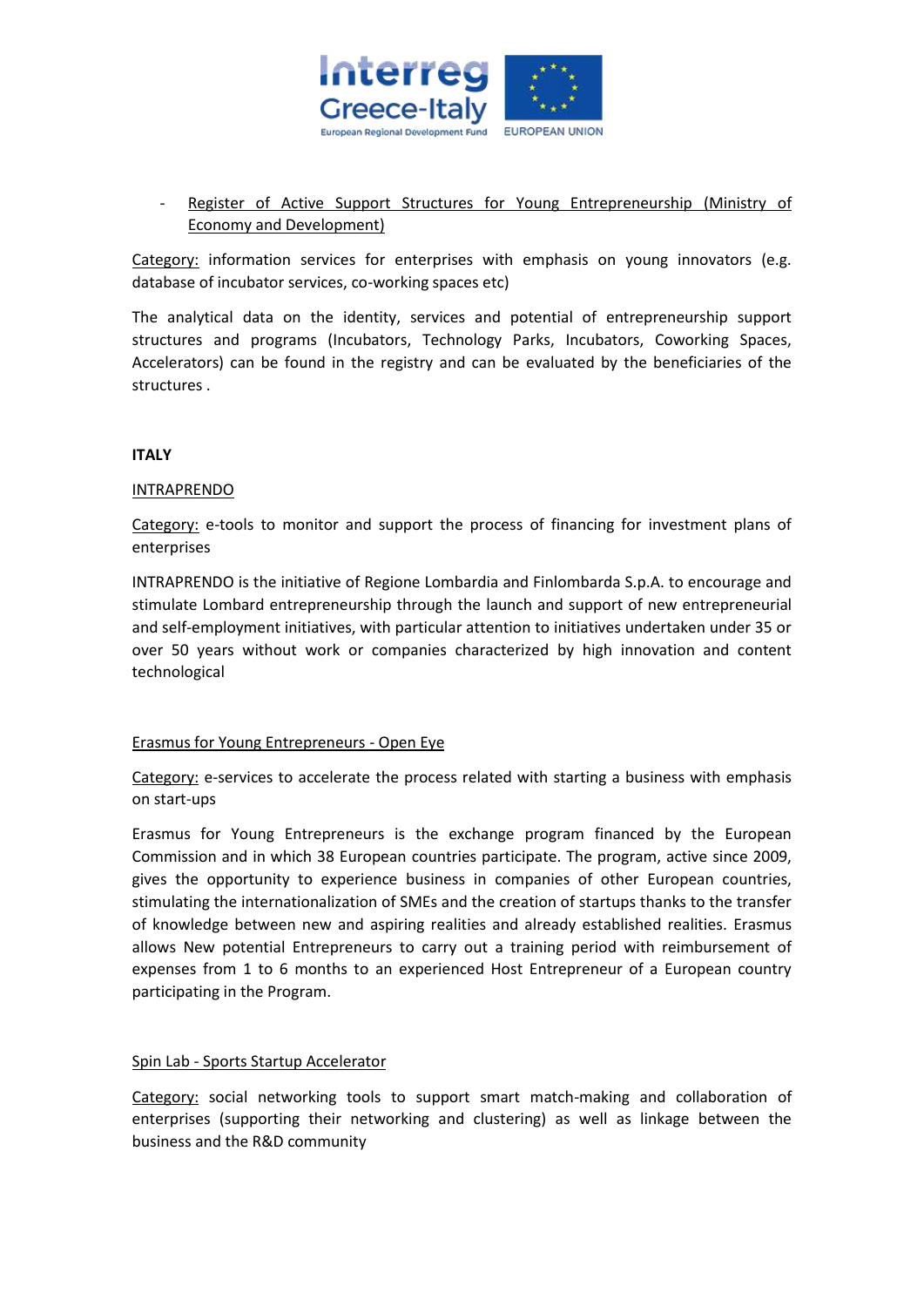

Spin Lab is a global acceleration program that focuses on the development of innovation in sports.

## Venetoclusters

Category: social networking tools to support smart match-making and collaboration of enterprises (supporting their networking and clustering) as well as linkage between the business and the R&D community

Venetoclusters is a source of information and updates on the strategy adopted by Veneto and on initiatives in research and innovation. Ample space is dedicated to the Industrial Districts and Regional Innovative Networks, new protagonists in the implementation of a new Industrial Development Plan for Veneto.

## Start the Valley Up

Category: e-tools to monitor and support the process of financing for investment plans of enterprises

Counter notice in favor of new innovative companies for the implementation of development plans in the areas of the Smart Specialization Strategy of Valle d'Aosta.

## Settlement in regional properties for productive use

Category: e-services to accelerate the process related with starting a business with emphasis on start-ups

The Regional Administration offers companies a large real estate portfolio, managed by the investee company Valle d'Aosta Structure, s.r.l., with the task of managing, renting, selling and building industrial / craft buildings. The Autonomous Region of Valle d'Aosta expects to offer investors a "settlement package", which includes interventions in support of investments, an indication of the possible forms of partnerships that can be activated, and the catalog of available training services.

## **Clicklavoro**

Category: information services for enterprises with emphasis on young innovators (e.g. database of incubator services, co-working spaces etc)

Portal of the Ministry of Labor and Social Policies for access to labor services provided on the national territory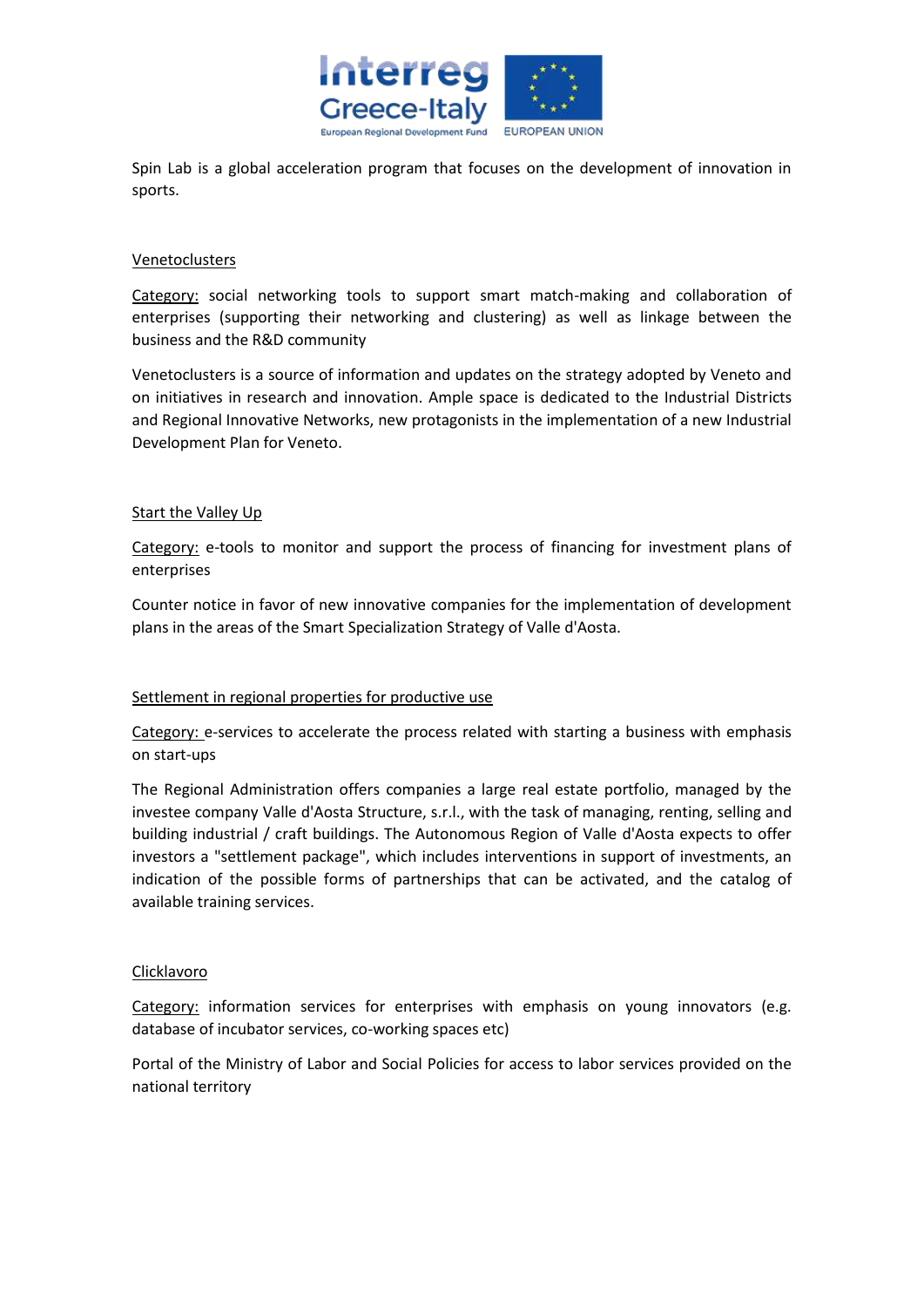

#### Innova Lavoro

Category: business intelligence applications to monitor the regional and cross-border entrepreneurship and innovation

National platform promoted by Agid that collects news and information on the innovative tenders announced by the Italian public administrations. A constantly updated showcase where to find useful information on: pre-commercial procurement procedures (pre commercial procurement) and product and service innovation contracts (PPI) banned under European and national programs.

#### Open innovation Lombardia

Category: business intelligence applications to monitor the regional and cross-border entrepreneurship and innovation

"Open Innovation Lombardia was founded with the aim of proposing a new regional innovation policy model within the specific objective 1.2 of Axis 1 of the ROP ERDF 2007-2013: ""Strengthening the governance capacity to improve the competitiveness of the system Lombard Knowledge. Intensifying, simplifying and innovating the relationships between the actors of the system"" based on a new approach to business innovation that exploits the potential of the network to allow companies to innovate quickly with a collaborative approach.

The platform is also one of the tools for implementing the Lombardy Region's Smart Specialization strategy by supporting the creation of favorable conditions for companies, their growth and evolution in emerging industries."

## #ItalyFrontiers

Category: social networking tools to support smart match-making and collaboration of enterprises (supporting their networking and clustering) as well as linkage between the business and the R&D community

"#ItalyFrontiers is the institutional platform for startups and innovative SMEs of the Ministry of Economic Development, Infocamere, Unioncamere and the Young Entrepreneurs of Confindustria.

#### Audit102 - Enea

Category: e-services to accelerate the process related with starting a business with emphasis on start-ups

Portal dedicated to the transmission of energy diagnoses in accordance with article 8 of Legislative Decree 102/2015.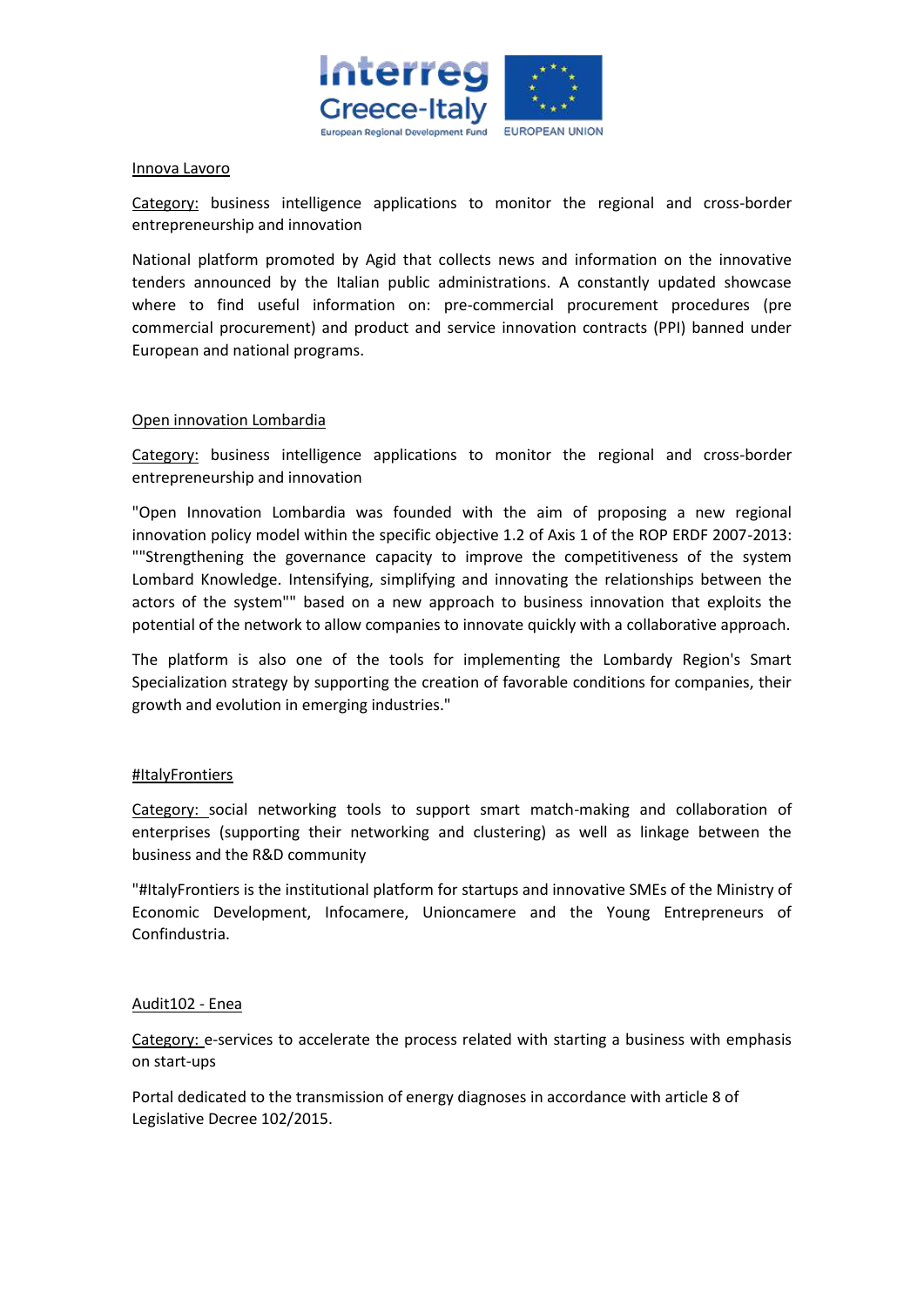

## **6. SUMMARIZATION OF COLLECTED CASES FROM EUROPEAN UNION COUNTRIES**

# **A. e-services to accelerate the process related with starting a business with emphasis on start-ups**

#### Title: Start-up Plan

#### Description

A concrete first step to encourage young and beginning entrepreneurs to set up new businesses in innovative sectors via initiatives such as tax shelters for start-ups and fiscal incentives for crowdfunding

Country Belgium

#### Title: Scale UP

#### **Description**

Scale UP is a pilot programme focused on acceleration, i.e. speeding up the development of start-ups. It is dedicated to micro- or small entreprises which can get involved for 3 to 6 months. The programme offers advisory and mentoring support, as well as financial support. The acceleration process results in a product or service being prepared for commercialisation, and includes cooperation with large companies which can then use that product or service.

#### Country Poland

## Title: POLARIS process

#### Description

As part its suite of services, the POLARIS process, is a practical and flexible methodology that provides an integrated set of management functions tailored to the needs of individual investors. Polaris enables efficient communication, cooperation and execution of tasks among the broad range of stakeholders (state and private) involved in investment projects.

#### Country Latvia

## Title: e-business register

#### Description

Estonia's e-Business Register is an advanced and secure tool that allows entrepreneurs to register new business online in just minutes without having to go to a notary or some other official.

#### Country Estonia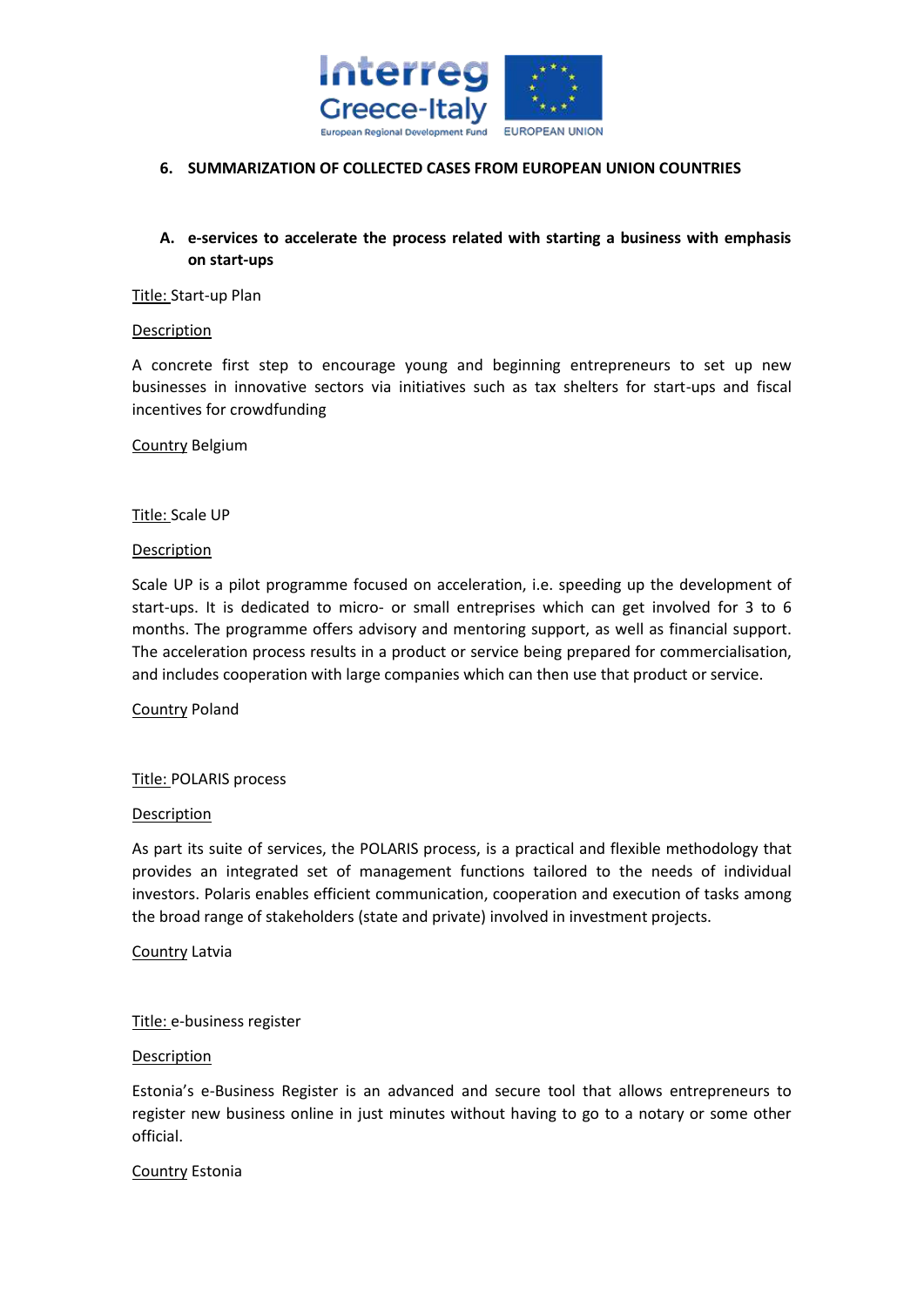

## Title: EUGO portal

## Description

The Eugo Slovenian portal is a state business point that helps foreign business entities from the EU, EEA Member Countries and the Swiss Confederation who want to do business in Slovenia.

Country Slovenia

## Title: CIRCE \_ Business innovation and network creatione centre

#### Description

The Information and Creation Network Centre (CIRCE) portal sets out an eleven-step procedure for online company registration and other facilities to accelerate the process of creating a new enterprise.

#### Country Spain

#### Title: YOUSTARTIT

#### Description

The program offers to young startups who have a business idea an investment of 22 thousand euros and the opportunity to be followed by expert mentors.

## Country Malta

## Title: STARTUPDELTA

#### Description

Startupdelta has four focus areas. The first is helping startups to scale, for example by organising missions abroad. The second is to make the Netherlands One Single Connected Hub and strengthen the Dutch tech networks nationally and internationally. The third is focussed on breakthrough technologies and the spin-off startups that have their roots in universities. The last one is data, making the ecosystem visible through data.

Country Netherlands

Title: STARTUP VISA

Description

StartUP Visa is a tool to apply for a residence visa for non-EU-Schenghen startup founders.

Country Portugal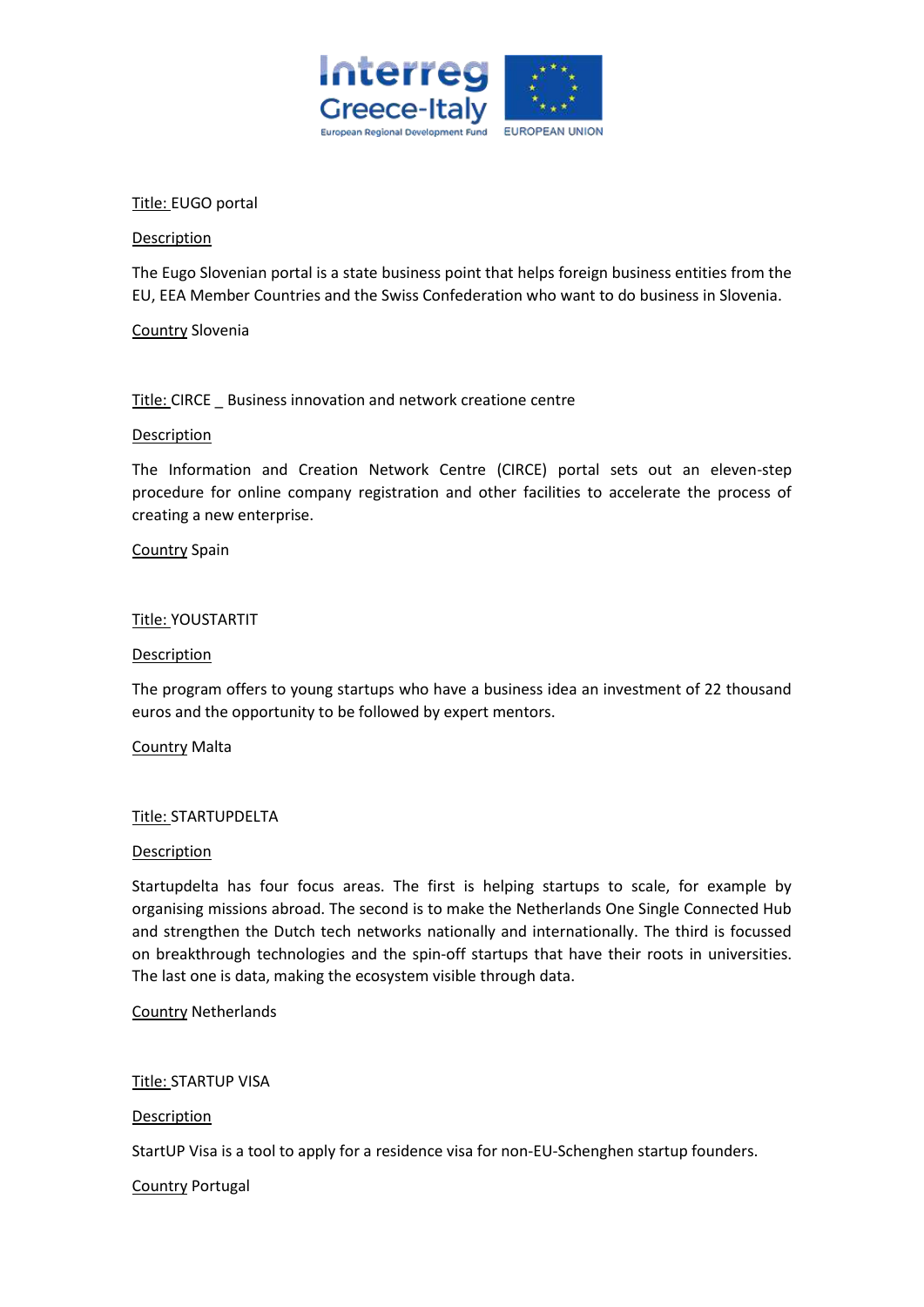

## Title: Invest in Finland

Description

Invest in Finland is the etool of the official investment promotion agency for Finland

Country Finland

Title: E-Residency

Description

E-Residency is a new digital nation for global citizens, powered by the Republic of Estonia

Country Estonia

# Title: Horizon 2020 Portal

## **Description**

Portal to handle all actions for the Horizon 2020 program (proposal submission, information, evaluation, etc). Horizon 2020 is the biggest EU Research and Innovation programme ever with nearly €80 billion of funding available over 7 years (2014 to 2020) – in addition to the private investment that this money will attract. It promises more breakthroughs, discoveries and world-firsts by taking great ideas from the lab to the market.

Country Belgium (EC tool)

# B. **e-tools to monitor and support the process of financing for investment plans of enterprises**

## Title: E-KATALOG

## Description

It is part of a project that establishes electronic public procurement of goods and services to individual public administration bodies.

Country Slovenia

## Title: CYPRUS INVESTMENT PROGRAMME

# **Description**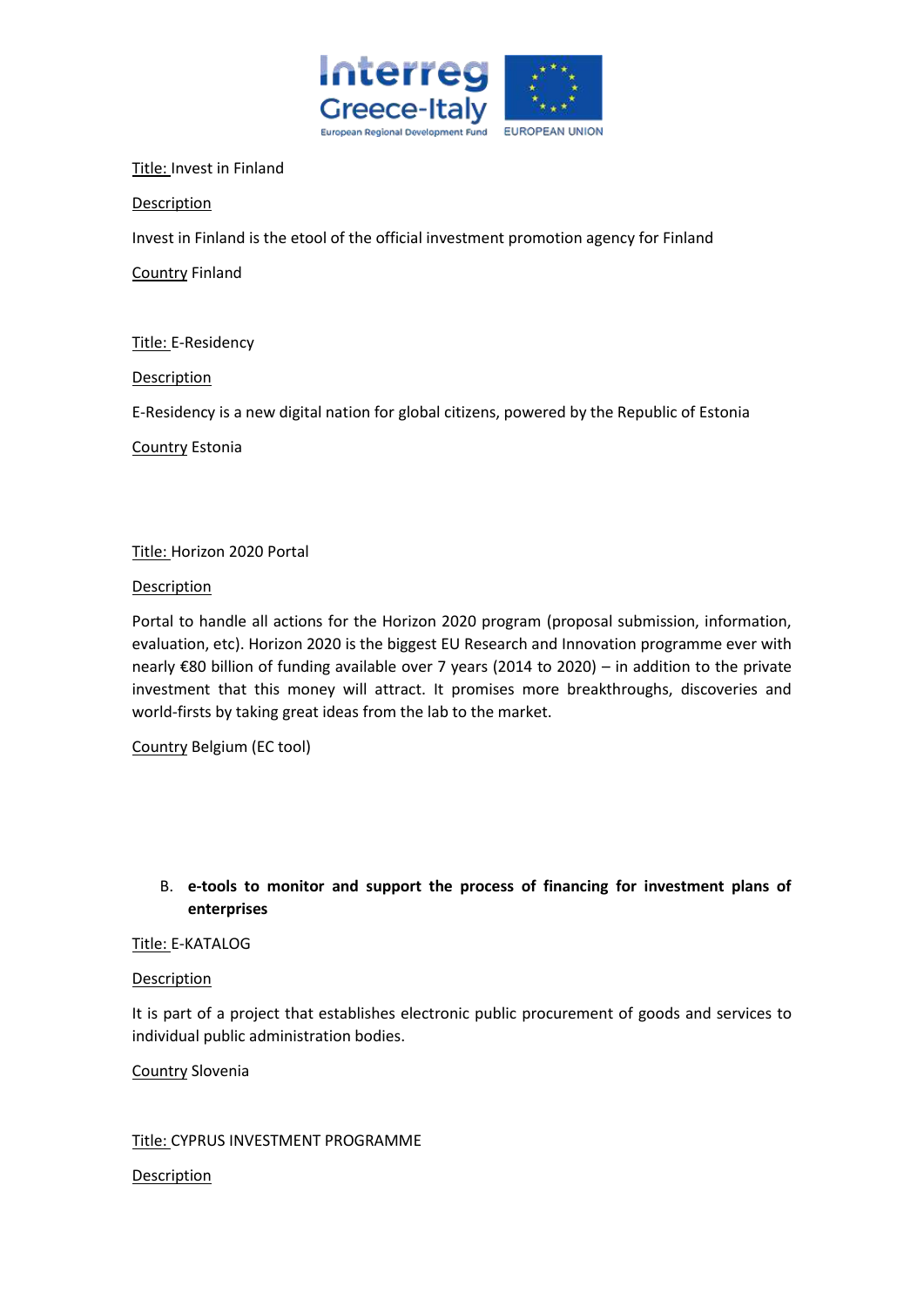

"Invest Cyprus is the government's dedicated partner responsible for attracting and facilitating Foreign Direct Investment (FDI) in key economic sectors.

Being the lead agent in establishing Cyprus as a world-class investment destination, Invest Cyprus proactively promotes the enhancement of the country's competitive environment, advocating reform and maximising FDI, for the economic and social benefit of Cyprus. In close collaboration with all government authorities, public institutions and the private sector, Invest Cyprus is the investor's first point of contact.

Invest Cyprus is a member of the World Association of Investment Promotion Agencies (WAIPA) and the Mediterranean Investment Network, ANIMA."

Country Cyprus

## Title: 200M

## Description

THE 200M CO-INVESTMENT FUND, MANAGED BY PME INVESTIMENTOS – A PUBLIC COMPANY REGULATED BY BANK OF PORTUGAL - WHOSE MISSION IS TO DEVELOP INNOVATIVE FUNDING INSTRUMENTS FOR PORTUGUESE COMPANIES.

Country Portugal

# Title: Public procurement

## Description

The Federal Government's eProcurement platform, launched in May 2002, enables authorities to publish and notify call for tenders electronically, and bidders to submit offers completely and bindingly over the Internet. This system is the result of the Public Procurement Online (Öffentlicher Eink@uf Online) Programme. This special part of the programme was realised by implementing a Federal eGovernment Shop (Kaufhaus des Bundes – KdB). It is an internal system, but public information is available at[: www.kdb.bund.de.](http://www.kdb.bund.de/)

Country Germany

Title: Business Finland Description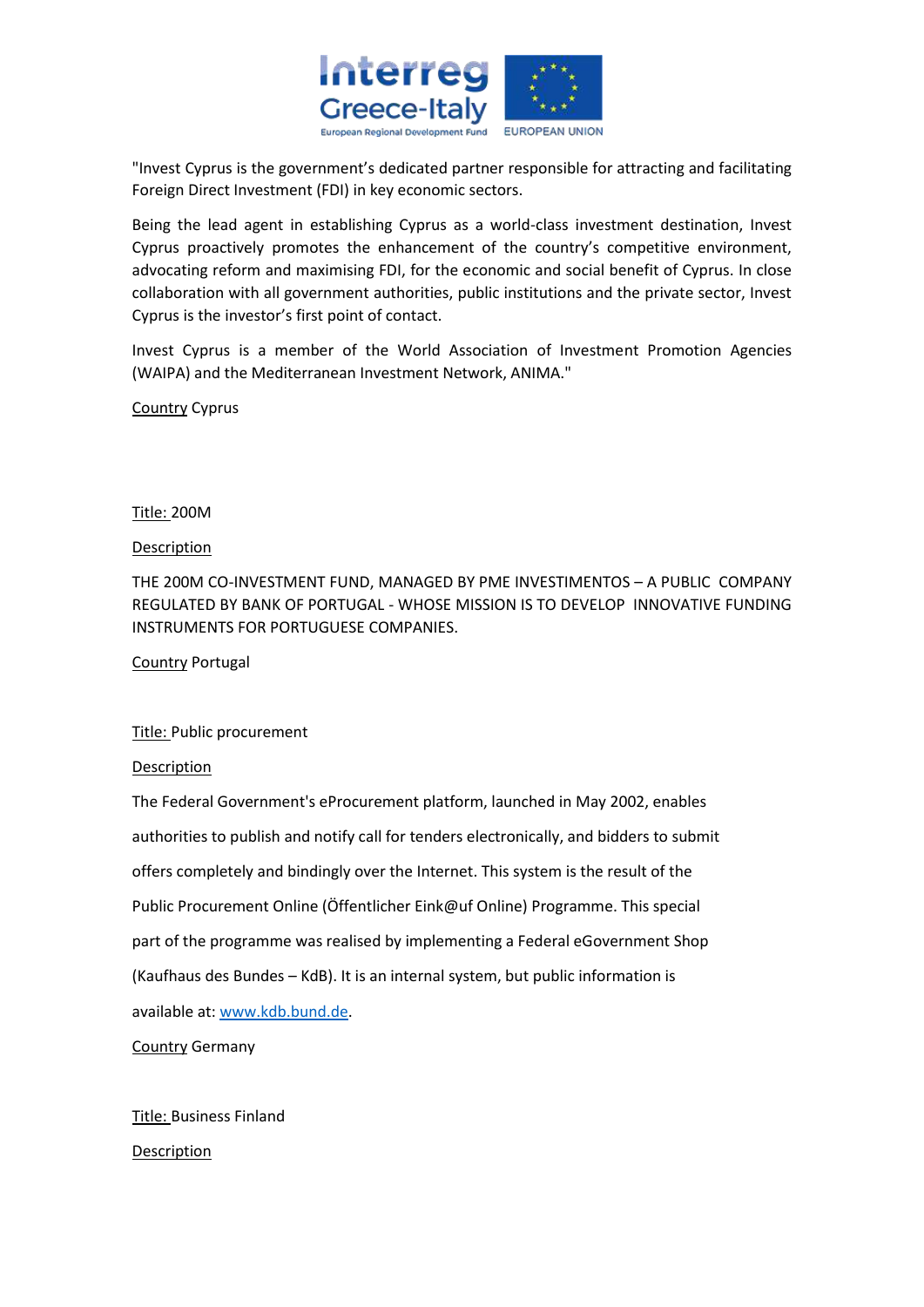

Business Finland offers Finnish companies a unified customer journey for innovation activities, internationalization, investments, and tourism promotion.

Country Finland

Title: Enterprise Estonia

## Description

Enable companies to grow internationally and also create world-class business ecosystems and a competitive business environment for Finland

Country Estonia

Title: Innovation Funding Service

## Description

Guidance for business and academic organisations on Innovate UK's funding competitions to test ideas and develop innovative products and services.

Country UK

# C. **information services for enterprises with emphasis on young innovators (e.g. database of incubator services, co-working spaces etc)**

Title: New Frontiers Entrepreneur Development

## Description

New Frontiers is a national programme providing an integrated and comprehensive set of business development supports to participants.

Country Ireland

# Title: EU Funding Portal

## Description

The Scottish EU Funding Portal is an online community of practice for stakeholders interested in EU funding with the aim of improving and broadening knowledge of EU Programme to ultimately lead to a greater variety and uptake of EU funds by Scottish organisations.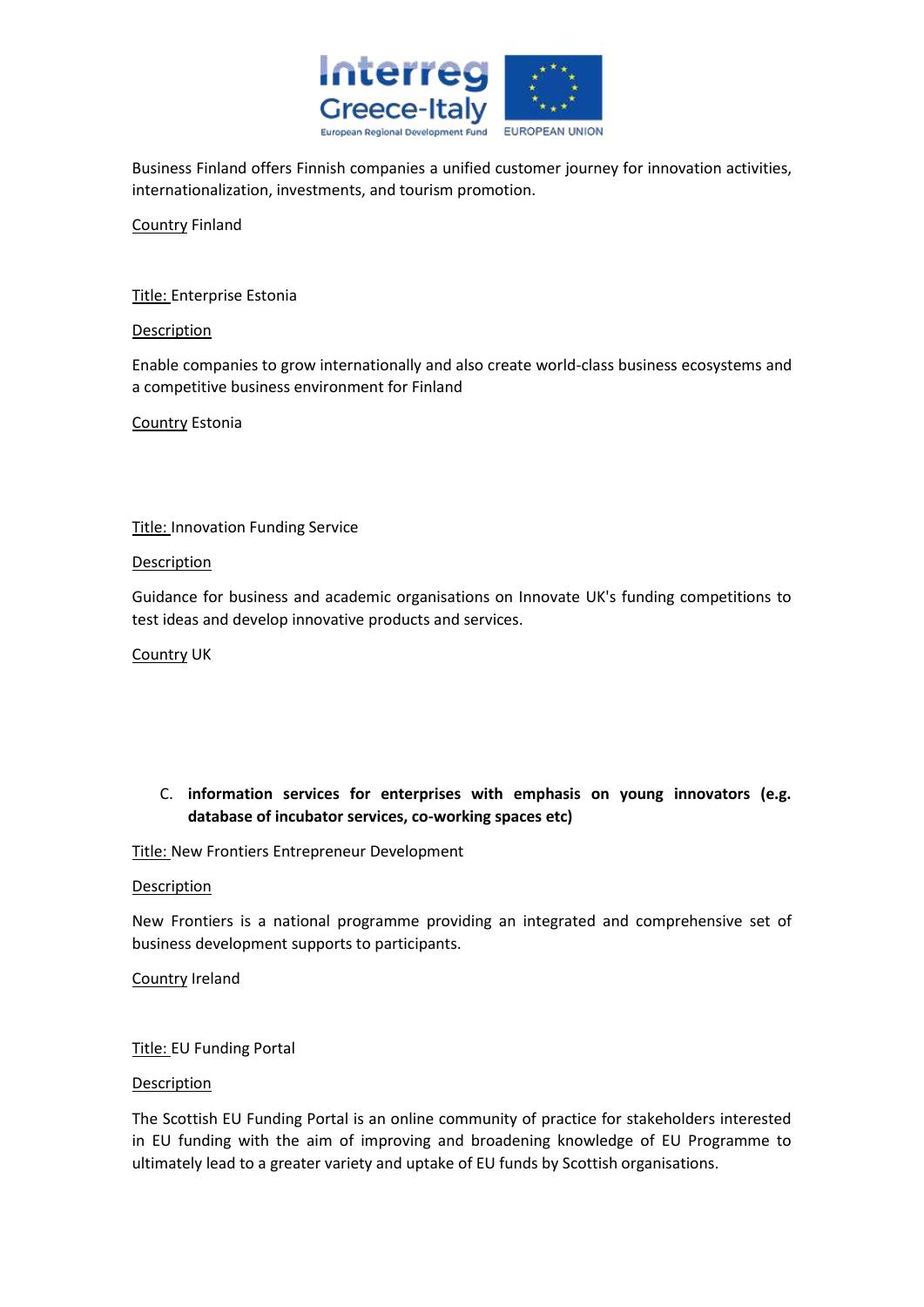

Country UK

Title: Estonian Startup Explorer

Description

Startup Estonia is a governmental initiative aimed to supercharge the Estonian startup ecosystem in order to be the birthplace of many more startup success stories to come.

Country Estonia

Title: Labs of Latvia

#### Description

Labs of Latvia is a startup community platform providing information from and about Latvian startup scene to the world

Country Latvia

**D. social networking tools to support smart match-making and collaboration of enterprises (supporting their networking and clustering) as well as linkage between the business and the R&D community**

## Title: The Hub

## **Description**

The Hub is a free-of-charge community platform tailored to the needs of growth startups.

Country Denmark

Title: Startup Estonia

## **Description**

Startup Estonia is a governmental initiative aimed to supercharge the Estonian startup ecosystem in order to be the birthplace of many more startup success stories to come.

Country Estonia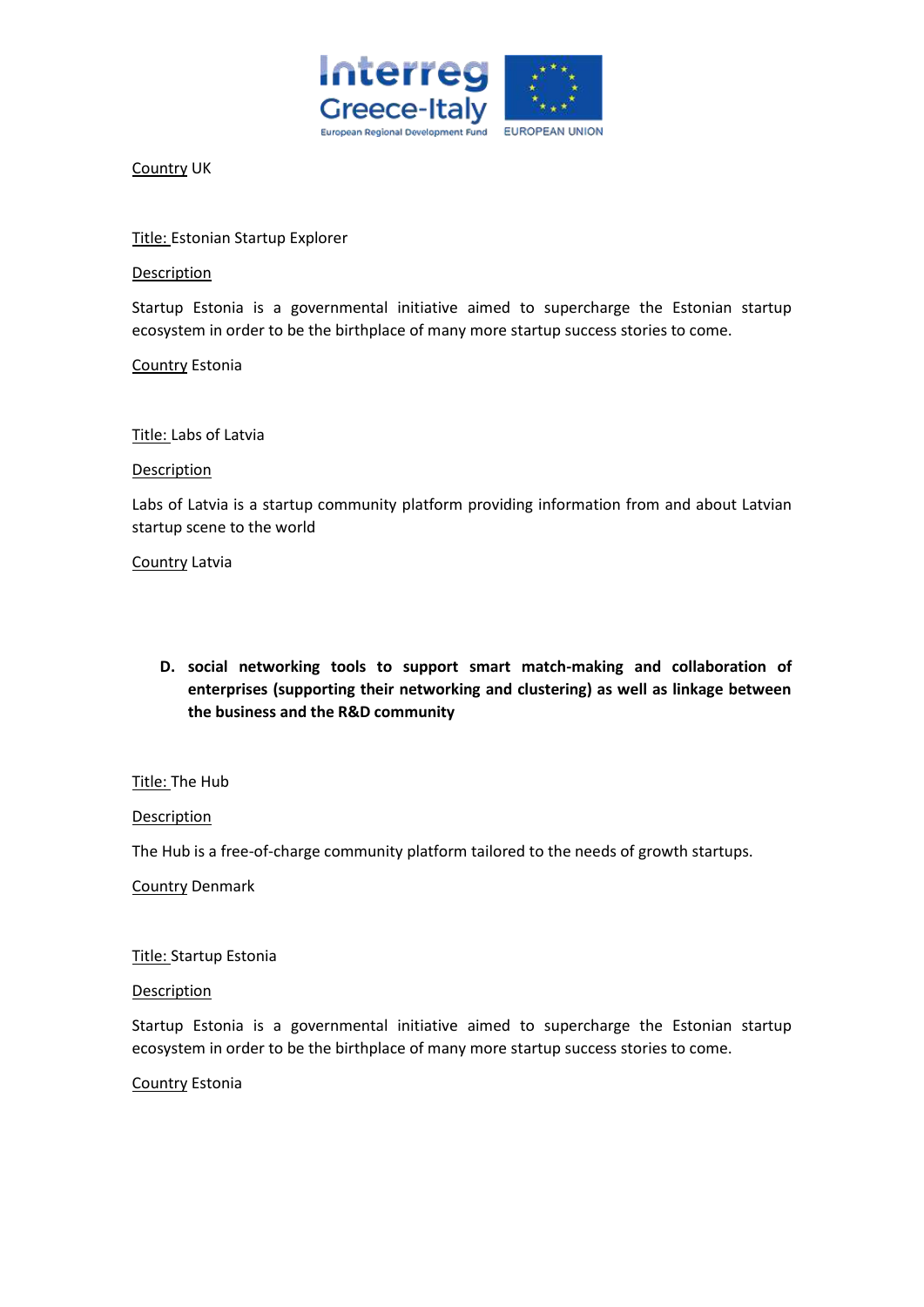

## Title: Think business

## Description

ThinkBusiness.ie has been created for Irish business owners and managers who are seeking information, resources and help on a range of business topics

Country Ireland

# E. **business intelligence applications to monitor the regional and cross-border entrepreneurship and innovation**

## Title: Eurostat

## Description

Eurostat is the statistical office of the European Union situated in Luxembourg. Its mission is to provide high quality statistics for Europe. Eurostat Portal offers a whole range of important and interesting data that governments, businesses, the education sector, journalists and the public can use for their work and daily life.

Country European Union level

Title: DESI

## Description

The Digital Economy and Society Index (DESI) is a composite index that summarises some 30 relevant indicators on Europe's digital performance and tracks the evolution of EU Member States, across five main dimensions: Connectivity, Human Capital, Use of Internet, Integration of Digital Technology, Digital Public Services.

Country European Union level

Title: National Competitiveness Council

Description

Provision of better insights about Innovation in Ireland

Country Ireland

## Title: Technology barometer

## Description

The Technology Barometer measures Finland's techno-scientific competence and its performance capacity based on the level of its economic and societal development.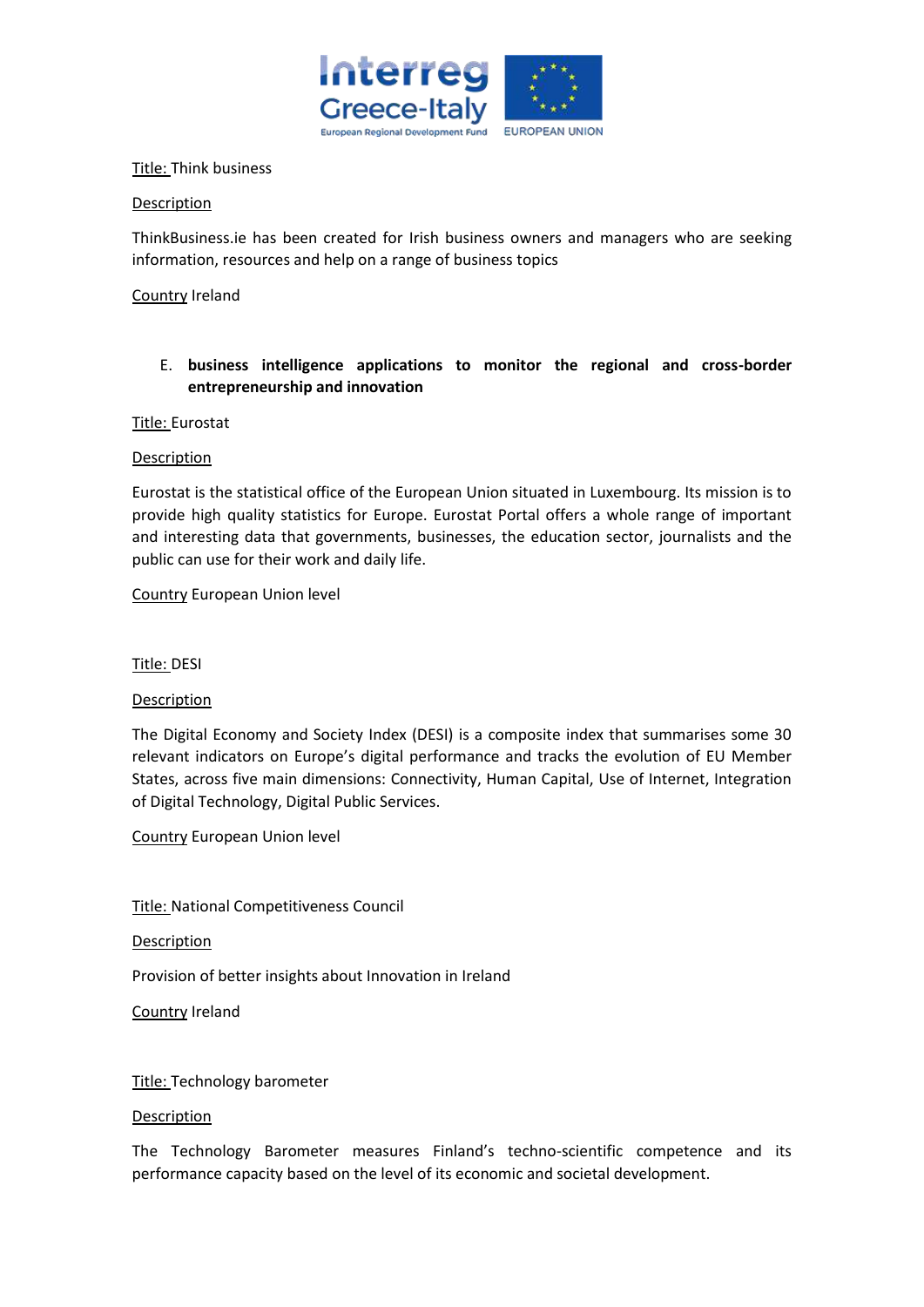

Country Finland

Title: Science. Technology. Innovation

Description

Statistics Estonia (abbreviation SE) is a government agency in the area of administration of the Ministry of Finance

Country Estonia

Title: Enterprise Ireland

## Description

Enterprise Ireland is the government organisation responsible for the development and growth of Irish enterprises in world markets. The system targets Irish enterprises to help them start, grow, innovate and win export sales in global markets. In this way, it supports sustainable economic growth, regional development and secure employment.

The project starts from the idea that working with other like-minded companies or exploring what knowledge exists in Higher Education Institutes could work wonders for business. This tool helps companies by introducing them to collaborative research partners and industry networks.

Country Ireland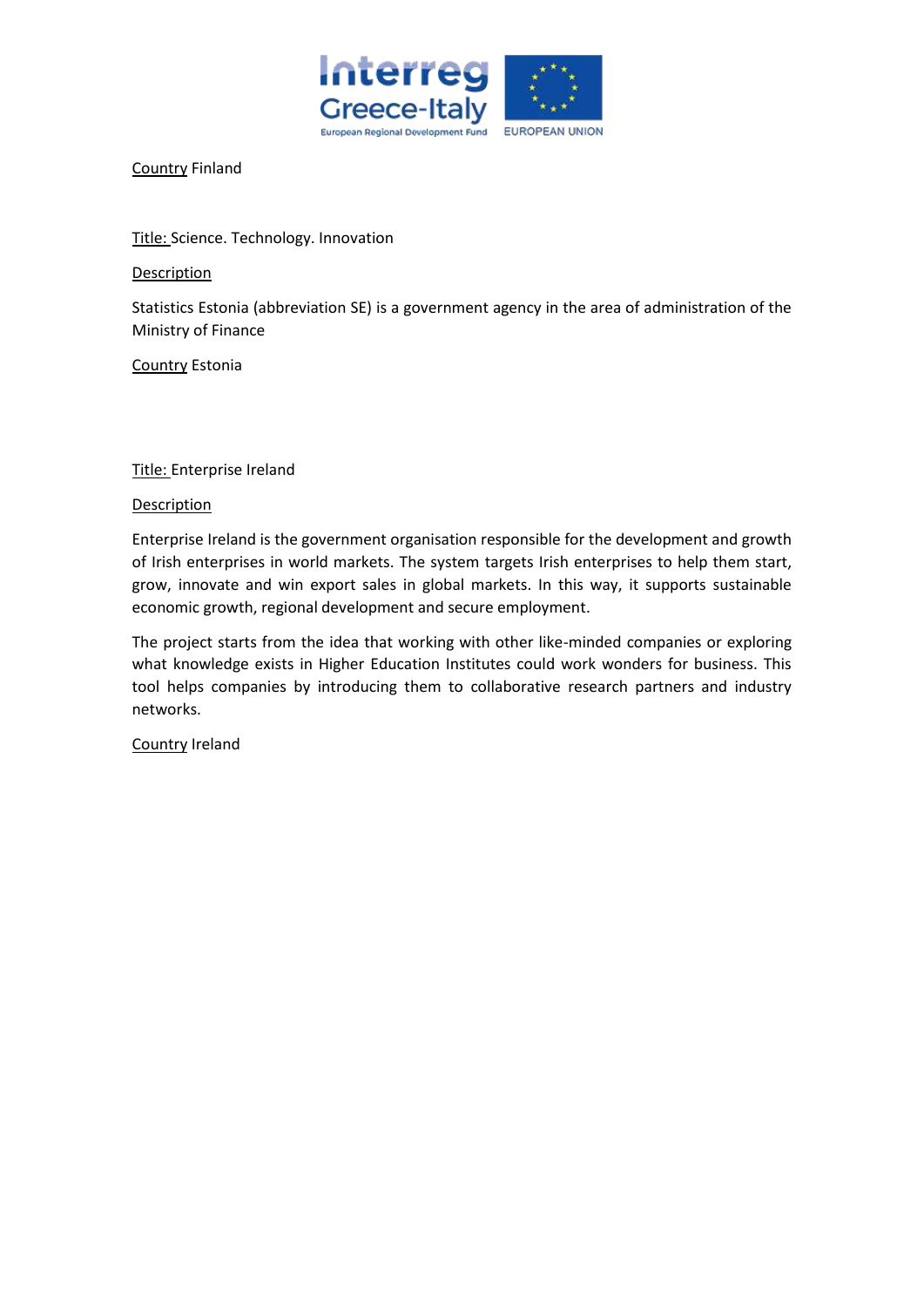

# **7. EXAMPLE CASES FROM OTHER COUNTRIES**

#### *WeWork*

Category: information services for enterprises with emphasis on young innovators (e.g. database of incubator services, co-working spaces etc)

Short description: Shared workspaces for technology startup subculture communities, and services for entrepreneurs.

Focus: ICT

Country: USA

*IFC*

Category: e-tools to monitor and support the process of financing for investment plans of enterprises

Short description: The International Finance Corporation (IFC) is an international financial institution that offers investment, advisory, and asset-management services (and e-tools) to encourage private-sector development in developing countries.

Focus: Finance

Country: USA

*Techstars*

Category: e-tools to monitor and support the process of financing for investment plans of enterprises

Short description: Techstars Corporate Partners add powerful industry expertise by offering hands-on mentorship, business development opportunities, and access to resources to help accelerate startups.

Focus: General

Country: USA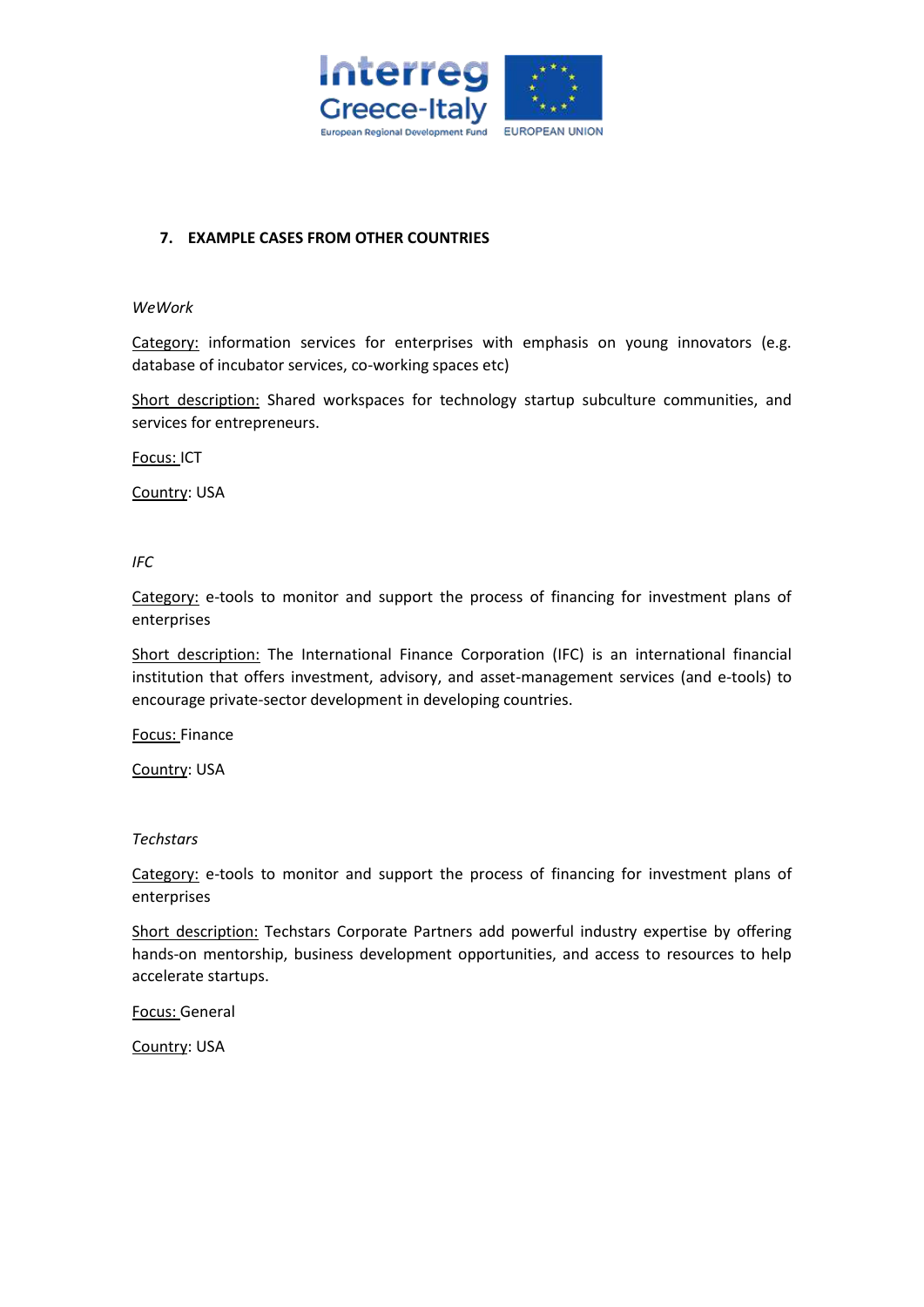

## *Kickstarter*

Category: social networking tools to support smart match-making and collaboration of enterprises (supporting their networking and clustering) as well as linkage between the business and the R&D community

Short description: Global crowdfunding platform focused on creativity and merchandising.

Focus: General

Country: USA

## *Project Athena*

Category: business intelligence applications to monitor the regional and cross-border entrepreneurship and innovation

Short description: Athena is a data processing and visualization platform for the data of land, food, water, and energy.

Focus: AgTech & Food Systems

Country: USA

## *U.S. Small Business Administration*

Category: e-tools to monitor and support the process of financing for investment plans of enterprises.

Short description: The Small Business Administration helps Americans start, build and grow businesses

Focus: General

Country: USA

## *Startup Nation Central*

Category: information services for enterprises with emphasis on young innovators (e.g. database of incubator services, co-working spaces etc)

Short description: Start-Up Nation Finder™, a free and online platform, is the leading resource for in-depth information about Israeli start-ups, investors, hubs, multinational corporations and academic technologies.

Focus: General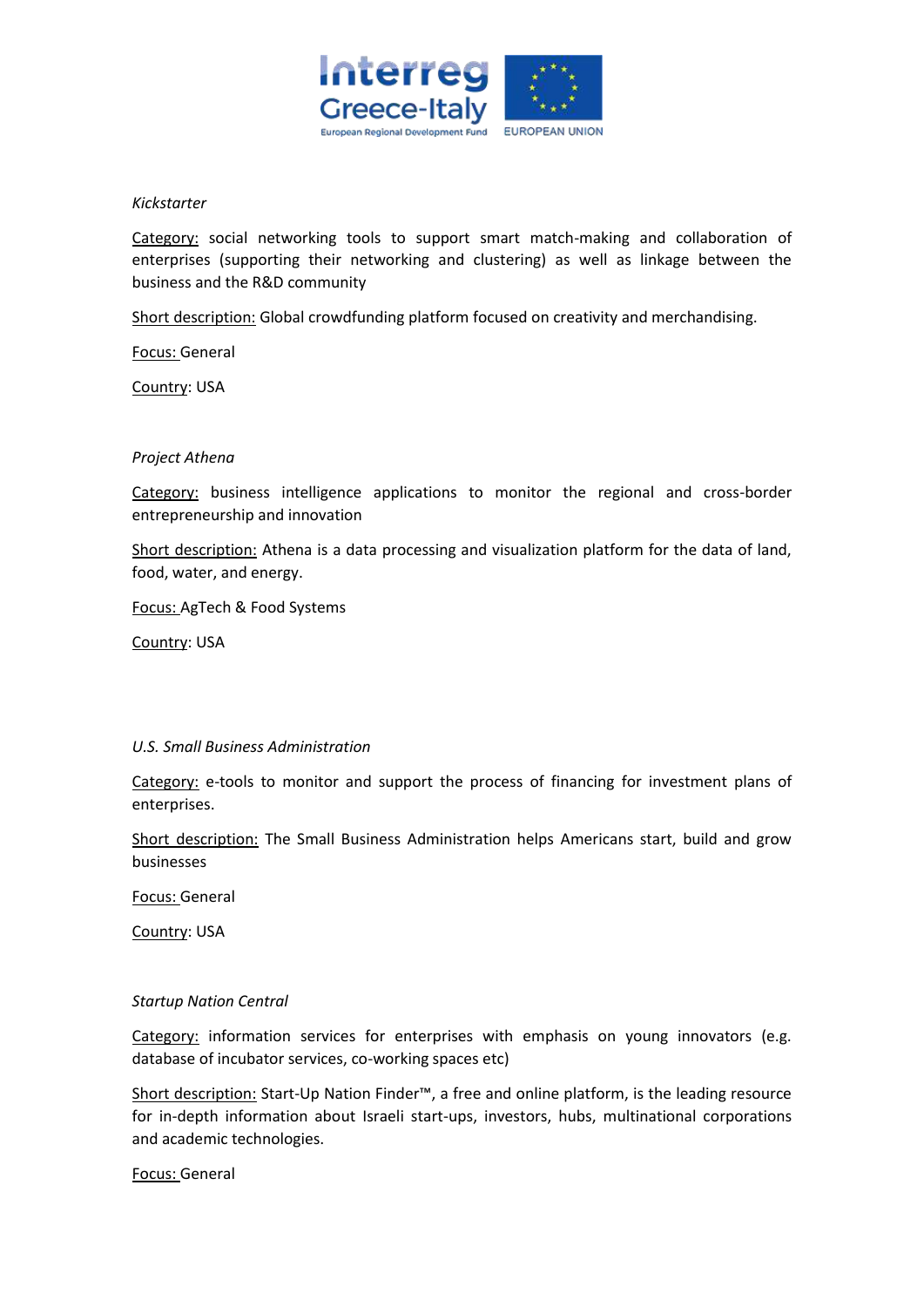

Country: Israel

*Startup Nation Central*

Category: Government E-Services

Short description: Securities and Commodities Authority provides the services to the clients (Brokers - Public Joint Stock Companies). These services are used to ease the process for our clients.

Focus: General

Country: United Arab Emirates

# **8. SUMMARY OF THE FINDINGS FOR ALL CASES**

**a. e-services to accelerate the process related with starting a business with emphasis on start-ups**

Main derived conclusions:

- the most cases emphasize on finance procedures
- mostly on national level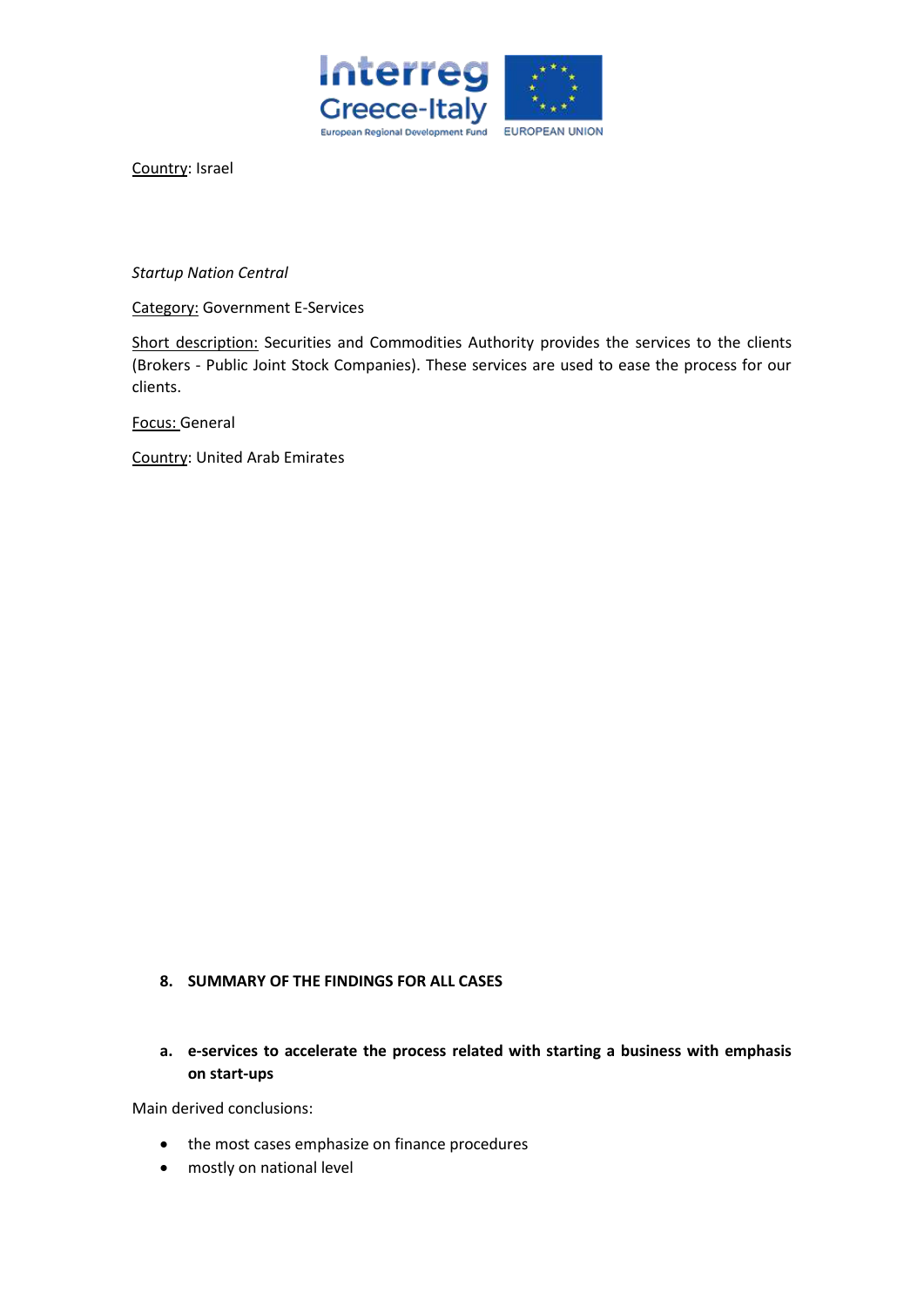

- giving efficiency in procedures and important impact
- from the scratch implementations in most
- half of selected cases are open source
- costs info not available
- governmental funding in most
- not enough information on transferability
- sustainability through governmental operational support

# **b. e-tools to monitor and support the process of financing for investment plans of enterprises**

Main derived conclusions:

- e-procurement and funding mechanisms mostly
- regional and central governments as facilitators
- positive impact on efficient procedures and information
- mostly closed systems
- no info on costs available
- various ways of funding
- no information on transferability and sustainability

# **c. information services for enterprises with emphasis on young innovators (e.g. database of incubator services, co-working spaces etc)**

Main derived conclusions:

- several types of information for entrepreneurship, startups etc
- several types of actors
- no information for costs and technical specs
- several types of funding
- no info on transferability and sustainability

# **d. business intelligence applications to monitor the regional and cross-border entrepreneurship and innovation**

Main derived conclusions:

- mainly statistical information on various indicators not only entrepreneusrhip related
- stakeholders from regional to eu levels
- not enough info in most attributes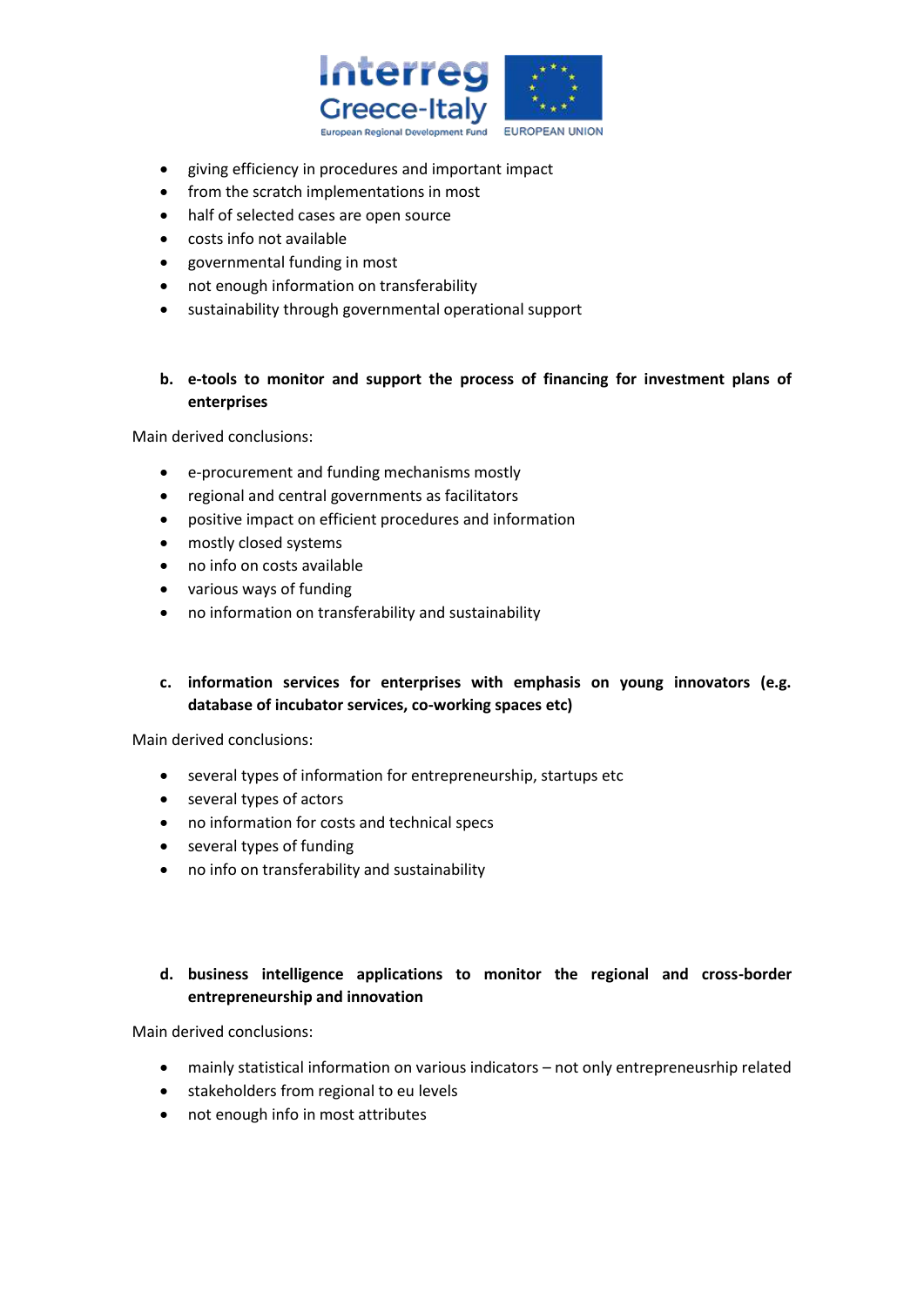

**e. social networking tools to support smart match-making and collaboration of enterprises (supporting their networking and clustering) as well as linkage between the business and the R&D community**

Main derived conclusions:

- main applications: co-development of projects, living labs, crowdfunding, share ideas, support business
- emphasis on startups
- national level in most
- several cases based on previous and customisation / upgrades
- many are open systems
- public funding in most
- no info on transferability and sustainability